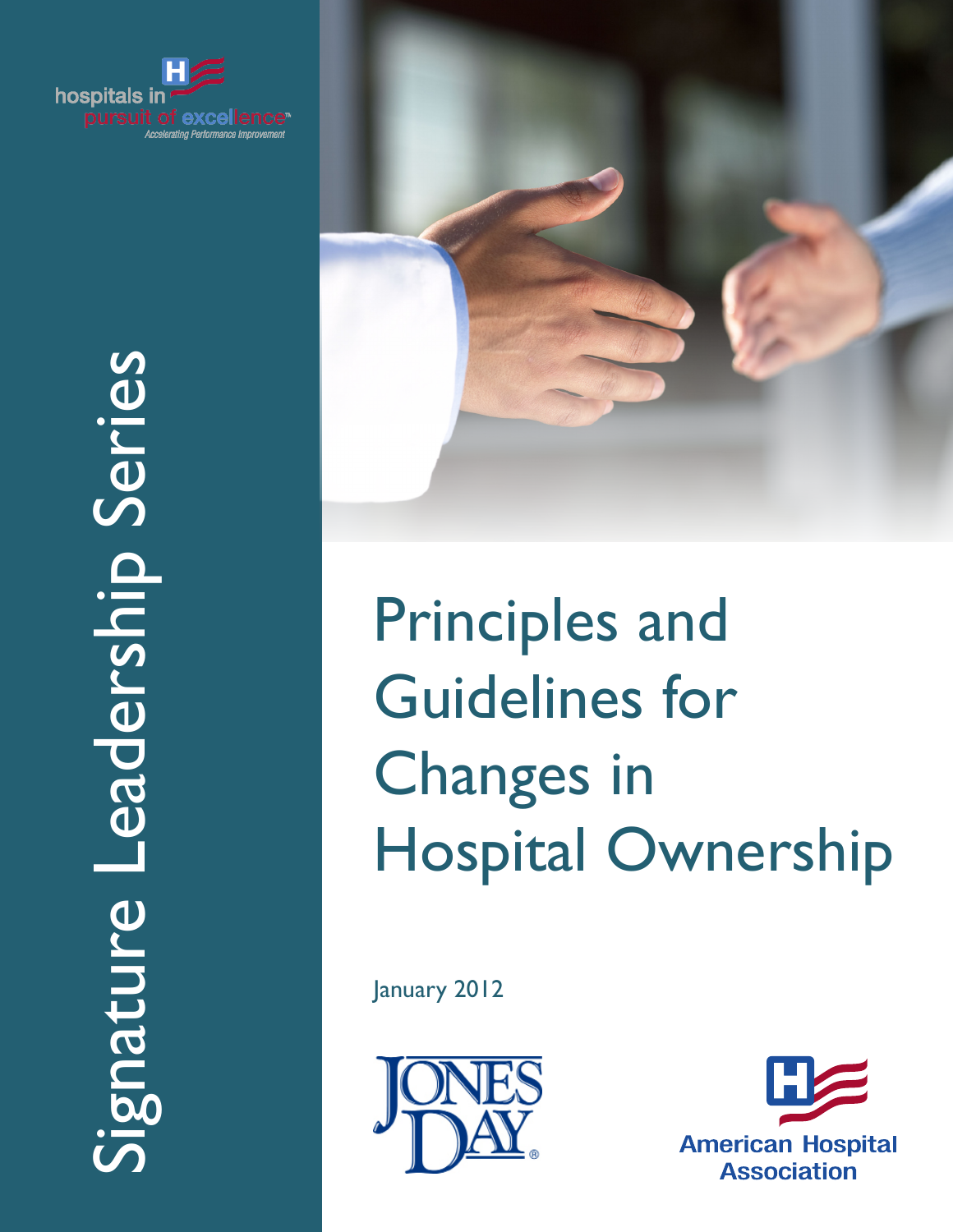# **Principles and Guidelines for Changes in Hospital Ownership**

# *Keeping the Public's Confidence and Trust*

Community Accountability with Changes in the Ownership or Control of Hospitals or Health Systems

Special thanks and recognition to Jones Day partners Toby Singer and Travis Jackson for their work on this publication.

## **Suggested Citation**

American Hospital Association, Jones Day. Principles and Guidelines for Changes in Hospital Ownership. Chicago: American Hospital Association, 2011.

## **For Additional Information**

Melinda Hatton Senior Vice President and General Counsel (202) 626-2336 mhatton@aha.org

#### Accessible at: <http://www.hpoe.org/resources-and-tools/2130004485>

© 2011 American Hospital Association and Jones Day. All right reserved. All materials contained in this publication are available to anyone for download on www.aha.org, www.hret.org, or www.hpoe.org for personal, noncommercial use only. No part of this publication may be reproduced and distributed in any form without permission of the publisher, or in the case of third party materials, the owner of that content, except in the case of brief quotations followed by the above suggested citation. To request permission to reproduce any of these materials, please email hpoe@aha.org.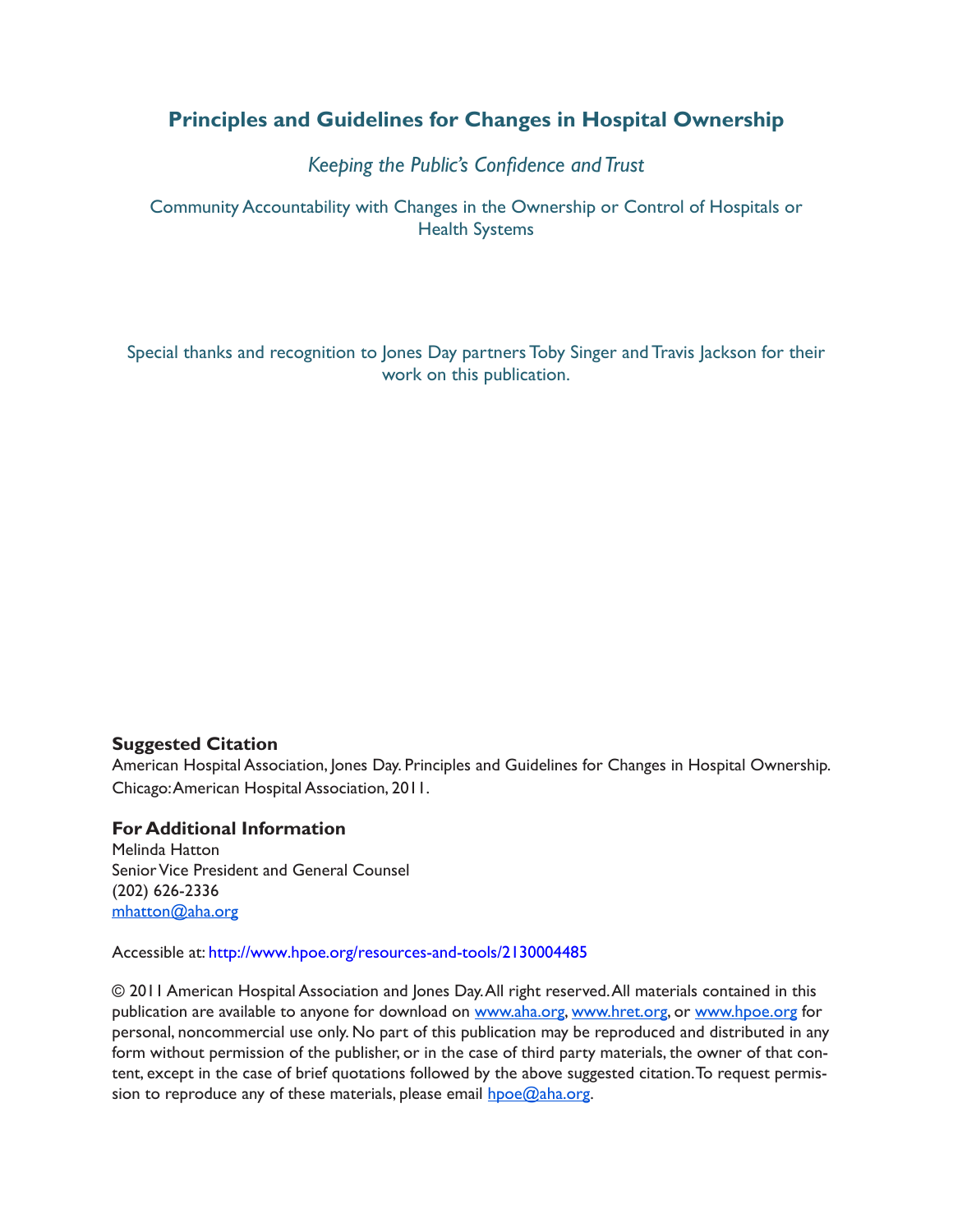## **Overview**

Hospitals face a dramatically changing regulatory landscape with increased pressure from state and federal agencies, news media and others to improve health care services, enhance access to health care services and identify and respond to community needs. Additionally, hospitals increasingly encounter government and commercial payors aggressively seeking to reduce the costs that they pay for health care services. Together, these market forces are driving renewed interest in integration that may result in changes in the ownership or control of hospitals, such as through mergers with or acquisitions by other hospitals, the formation of integrated delivery networks or the development of accountable care organizations.

Hospital leaders must approach potential integration opportunities in a manner that protects the delivery of health care services in their communities but that recognizes the hospital's need to adapt in a changing environment. Moreover, hospital leaders must consider how to engage their communities as well as state and federal regulatory agencies regarding potential changes in ownership or control. The American Hospital Association has prepared these voluntary guidelines to help hospital executives, directors, officers and physicians meet these challenges.

## **Significance of Fiduciary Duties in Fulfilling the Hospital's Mission**

Hospitals serve as an important resource for their communities. The core values of a hospital are defined by its mission, including for tax-exempt, charitable hospitals an emphasis on providing benefits to the community that include caring for indigent and vulnerable populations, conducting research and educational programs, improving community health and performing other valuable community-building activities. Board decisions regarding changes of ownership or control should be made in a manner that furthers the hospital's mission and that allows directors to fulfill their fiduciary duties.

Directors owe a fiduciary duty to the hospital to act with the level of care, loyalty and diligence that a reasonably prudent person would utilize in similar circumstances. Potential changes in the ownership or control of a hospital heighten the need to ensure that directors fulfill these duties. Exercising appropriate care requires more than just merely attending and participating in board and committee meetings about potential transactions. Each director should:

- Understand the community's need for health care services and determine the best organizational structure for meeting those needs;
- Prepare in advance for meetings about potential changes in ownership or control of the hospital by reading relevant reports regarding these potential changes and any other options considered;
- Participate actively in board and committee meetings by questioning hospital executives, legal counsel and other consultants about changes in ownership or control;
- Exercise independent judgment in votes pertaining to the potential change in ownership or control; and
- Follow up throughout the decision-making process regarding any outstanding questions about the potential change.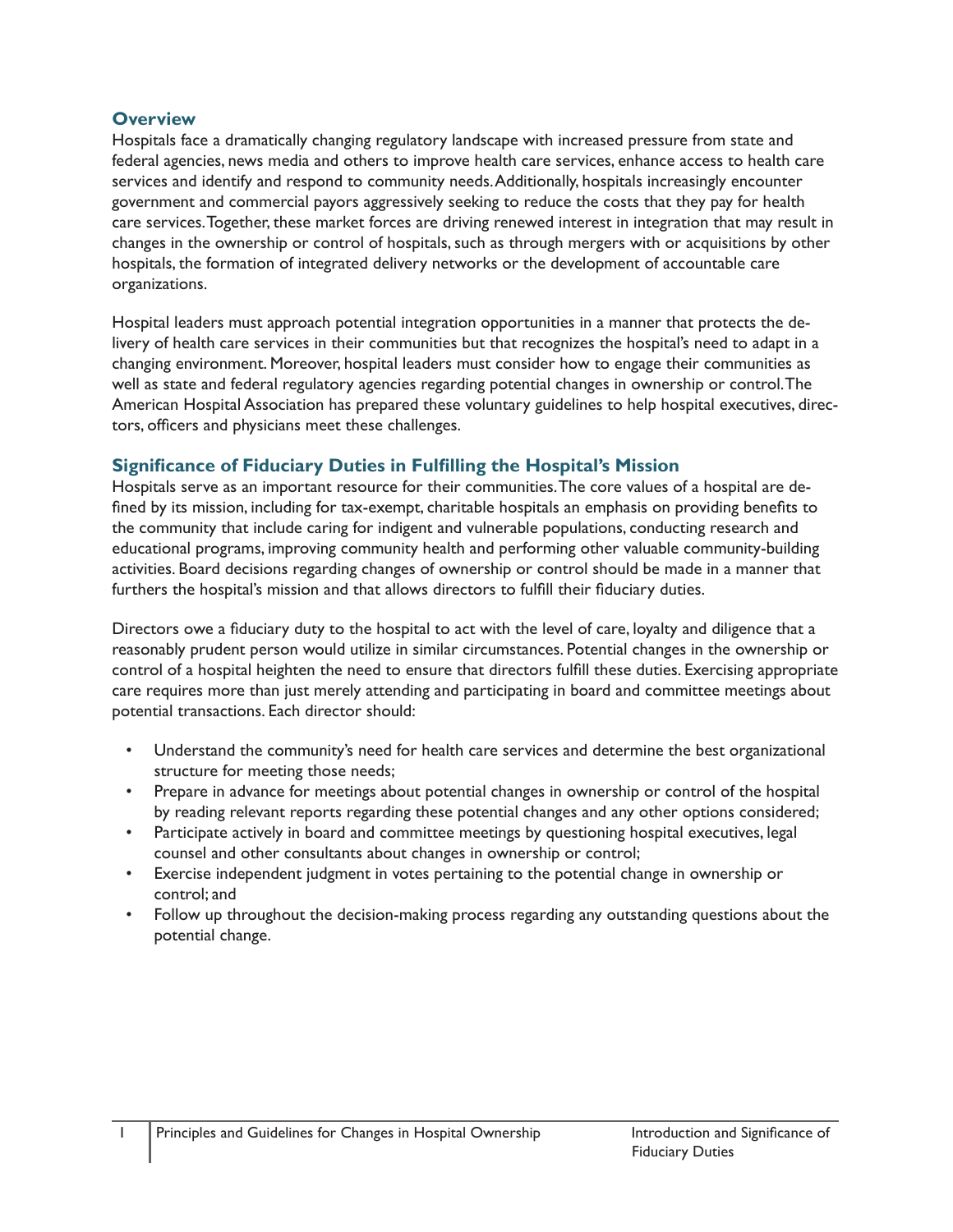Directors must also ensure that the hospital's interest take precedence over his or her personal and financial interests or those of his or her family. This duty of loyalty requires directors to assure the community that conflicts of interest are disclosed particularly when considering fundamental changes to the hospital's organizational or operational structure. Directors should regularly examine the hospital's policies for identifying, disclosing and resolving conflicts of interest to ensure appropriate safeguards are in place, including:

- Establish written policies for addressing conflicts of interest;
- Recusal by directors from activities that may compete with the hospital or impede its ability to determine whether a change in control is in the hospital's best interests; and
- Avoid diverting opportunities available to the hospital to preserve or protect a personal or financial interest.

The Internal Revenue Service has stepped up its efforts to educate board members about the relationship that exists between compliance with federal tax laws and good corporate governance practices. An IRS official described the relationship as follows: "good governance and compliance go hand in hand, and that an active and independent board is the best defense against the misuse of charitable assets, as well as against bad press."

#### **Key Considerations for Potential Changes in Ownership or Control**

Potential changes in the ownership or control of a hospital present unique challenges for hospital directors, executives and physicians. Perhaps the most important challenge that these hospital leaders encounter is balancing the needs of the community for efficient and effective health care services with the needs of the organization for adaptation. It is important for directors and executives to keep the following questions in mind as they explore potential changes in the hospital's organizational or operational structure:

- Why is the transaction being considered?
- Will this transaction help to fulfill the hospital's mission?
- Will the boards (local and system, if applicable) be receptive to the proposed change?
- Is the change consistent with the hospital's strategic planning?
- What are the financial advantages and disadvantages of the proposal?
- What are the internal and external political consequences of the change in ownership or control?
- Will the medical staff and other professionals be receptive to the idea? How will the community respond to the proposed change?
- How will the changes be communicated to key constituencies?
- Are there any legal or regulatory constraints that may hinder the proposal?
- Are any constraints imposed by existing collective bargaining agreements?
- Are there any tax-exempt bonds or other debt covenants that may be triggered by the potential change?
- Have all potential liabilities been disclosed?
- Are there quality of care issues and, if so, how will they be addressed?
- How will the new organization be structured?
- What are the selection criteria for the management team?
- What are the selection criteria for governance?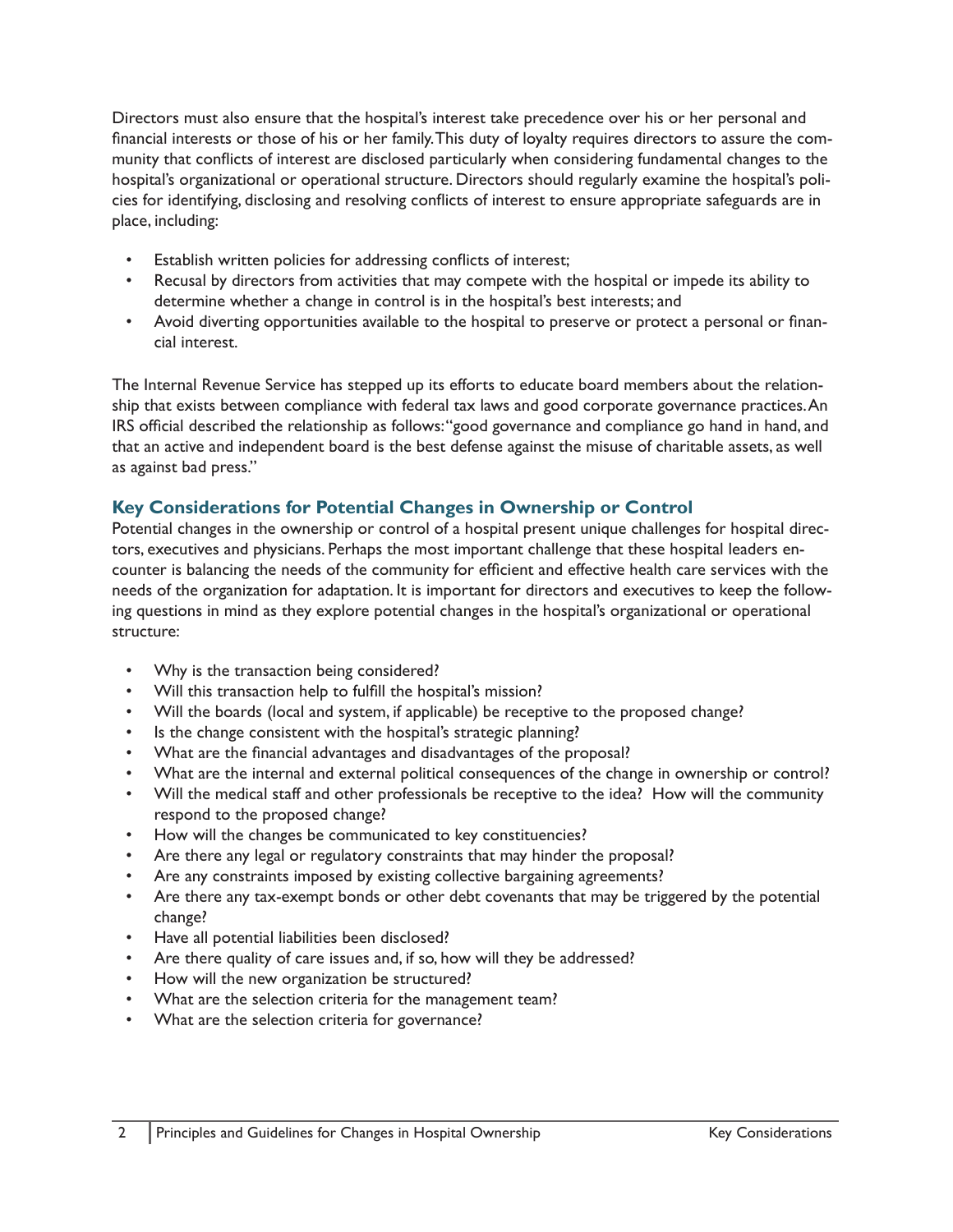## **Guidelines for Review of Potential Changes in Ownership and Control**

Changes in ownership or control present several challenges for hospital and health system leaders. While many of these challenges – such as regulatory issues – may be easily anticipated, others – like community reaction – may be more difficult to predict. These voluntary guidelines have been prepared by the American Hospital Association to help hospital and health system leaders – directors, executives and clinical leaders – meet the challenges that are frequently encountered when an organization considers a potential change in ownership or control.

### *I. Engage the community to identify its future health improvement needs*

Many parties and constituencies will be interested in proposed changes in the ownership or control of the hospital, and hospital leaders should consider the most appropriate means of including representatives from these various constituencies in discussing these changes. Including representatives from these constituencies in the periodic community health needs assessments and implementation strategies that the federal health reform law requires may be a means of engaging the hospital's constituencies early on with respect to potential changes in ownership or control.

The degree of engagement by these constituencies will depend upon the type of transaction, the stage of the proposed change and the specific facts at hand. Interested parties/constituencies often include:

|   | Church sponsors (if applicable);          | Media;                               |
|---|-------------------------------------------|--------------------------------------|
|   | Governing board/advisory boards;          | Medical staff;<br>$\bullet$          |
|   | Federal, state and local governmental     | Nurses;                              |
|   | agencies;                                 | Other employees;                     |
| ٠ | Internal and external publics;            | Patients and consumers;<br>$\bullet$ |
| ٠ | Labor unions represented at the hospital; | Payors; and<br>٠                     |
|   | Major employers/business coalitions;      | Related foundations.<br>$\bullet$    |
|   |                                           |                                      |

#### *II. Initial steps in considering a change in ownership or control*

Hospital leaders should regularly adopt and review strategic plans to determine how changes in ownership or control may further strategic objectives. This process should ensure that these leaders:

- Understand the process that the organization and its governing body will use for deciding about a change in ownership or control;
- Identify the organization's values and goals in advance of considering a change in ownership or control;
- Review strategic plans to determine how changes in ownership or control may further strategic objectives;
- Understand any state or federal legal limitations of the organization's certificate of incorporation, articles of organization, or charter that may restrict changes in ownership or control, such as combinations of tax-exempt charitable hospitals with for-profit organizations; and
- Adopt criteria for evaluating any change in ownership or control before examining proposals.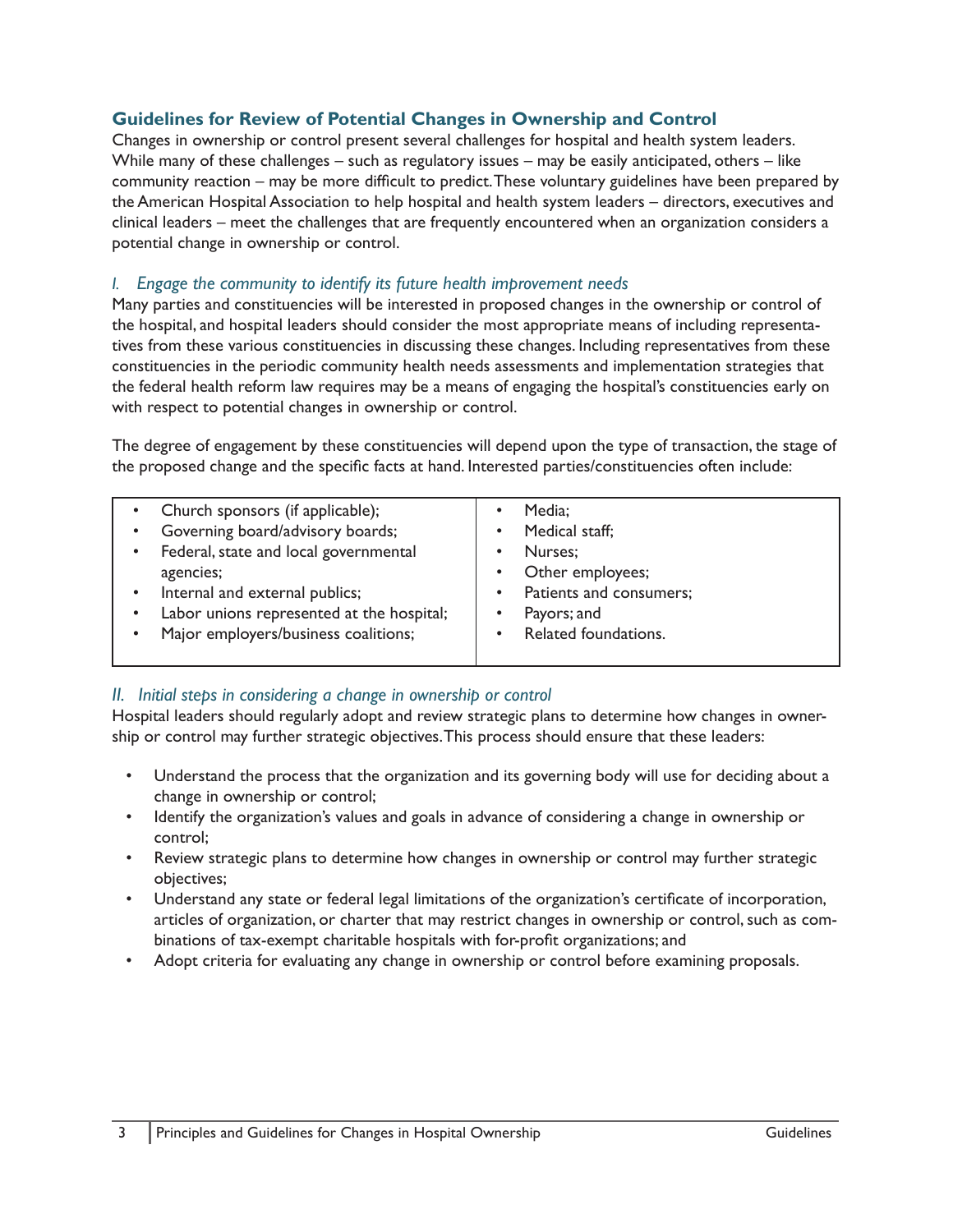## *III. Carefully evaluate proposed changes in ownership or control*

Hospital leaders should develop policies and procedures that designate task forces to review, evaluate and make recommendations regarding proposals to partner with other hospitals and health systems through changes in ownership or control. Hospital leaders should:

- Evaluate proposals based on community health needs, the organization's values and mission, the protection and use of community assets, and organizational financial viability;
- Encourage compatibility in values and philosophy by favoring changes that reflect shared missions, visions and strategies;
- Obtain a legal analysis, by a party not involved in the transaction, of the potential regulatory and other legal implications of the transaction;
- Obtain background information about other similar transactions in which the organization has been involved, if any, and whether those transactions have been successful;
- Understand thoroughly the terms of the proposed transaction and of all collateral arrangements to ensure that the terms comply with all legal requirements; and
- Conduct the due diligence necessary to ensure that hospital executives and directors have fulfilled their fiduciary duties to the hospital in evaluating the transaction and its terms, including addressing the key factual and legal questions.

Hospital leaders also need to clearly understand the business purpose(s) of the proposed change in ownership or control. Business purpose includes both the strategic implications of the proposed change and the tactical objectives, both long-term and short-term objectives. Business purposes(s) that often drive decisions include:

|           | Geographic expansion;                    | Development/analysis of multiple future<br>$\bullet$    |  |
|-----------|------------------------------------------|---------------------------------------------------------|--|
|           | Capital access or enhanced capital base; | organizational scenarios;                               |  |
|           | Service/product line expansion;          | Allocation of expense and loss of business<br>$\bullet$ |  |
|           | Financial base expansion/cash flow       | opportunity issues;                                     |  |
|           | enhancement;                             | Association with high-quality, reputable<br>$\bullet$   |  |
| $\bullet$ | Achievement of cost and quality-related  | organization;                                           |  |
|           | efficiencies;                            | Improved return on equity;<br>$\bullet$                 |  |
|           | Acquisition of unique assets, including  | Greater flexibility to respond to market<br>$\bullet$   |  |
|           | personnel or location;                   | pressures; and                                          |  |
|           |                                          | Infusion of new physicians.<br>$\bullet$                |  |

#### *IV. Conduct an appropriate review of state and federal health care laws*

Various federal and state agencies enforce the myriad of laws that apply to potential changes in the ownership or control of the hospital. These regulatory authorities include:

| Office of the Inspector General of the U.S.<br>$\bullet$<br>Department of Health and Human Services<br>$(OIG)$ ;<br><b>Centers for Medicare and Medicaid Services</b><br>$\bullet$<br>(CMS);<br>Internal Revenue Service (IRS), as well as<br>$\bullet$<br>income and property tax authorities; | State attorneys general;<br>Certificate of need authorities;<br>$\bullet$<br>State licensure agencies; and<br>$\bullet$<br>State Medicaid agencies.<br>$\bullet$ |
|-------------------------------------------------------------------------------------------------------------------------------------------------------------------------------------------------------------------------------------------------------------------------------------------------|------------------------------------------------------------------------------------------------------------------------------------------------------------------|
|-------------------------------------------------------------------------------------------------------------------------------------------------------------------------------------------------------------------------------------------------------------------------------------------------|------------------------------------------------------------------------------------------------------------------------------------------------------------------|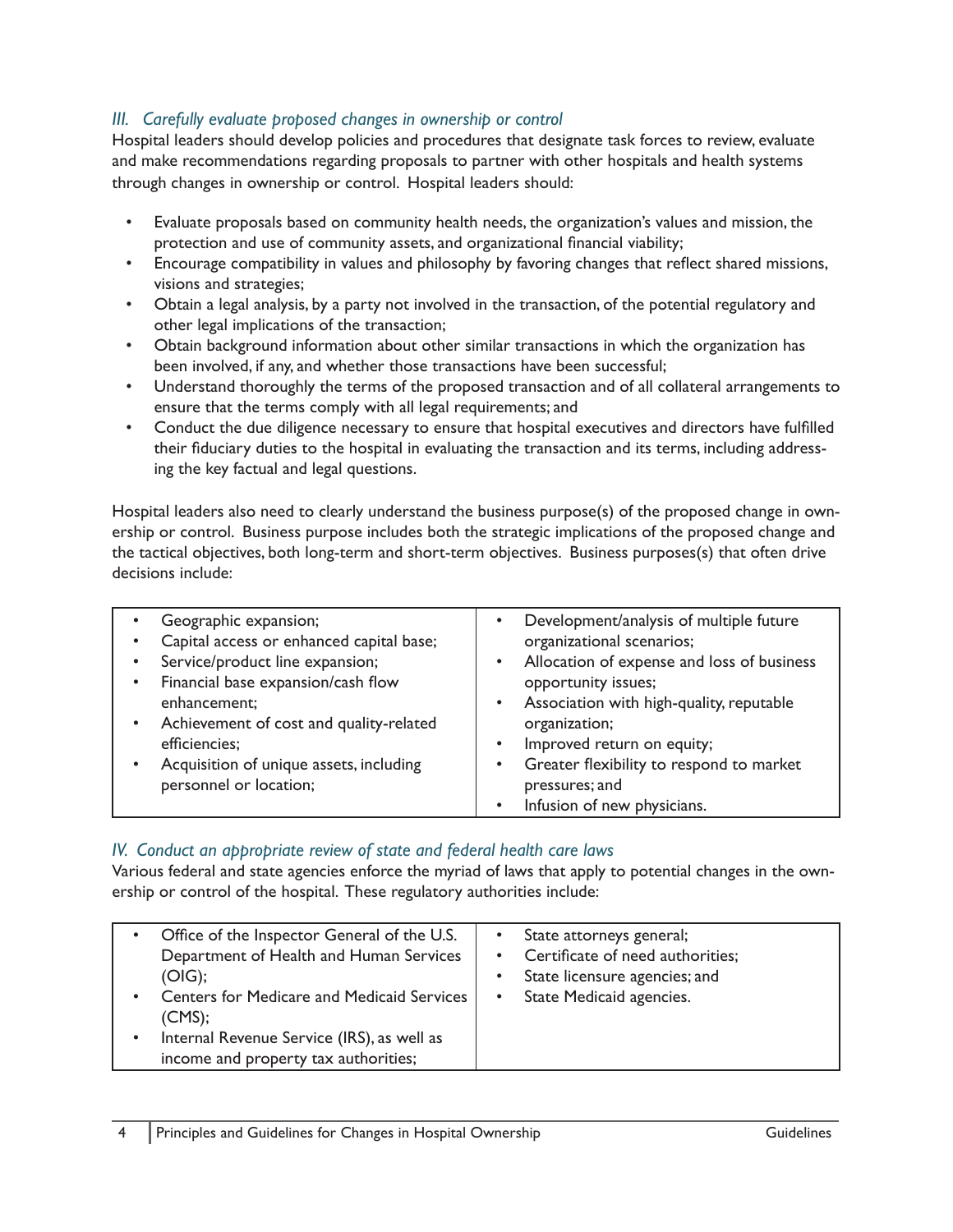The laws that each of these agencies enforce are highly technical and depend on the unique facts of the potential change in ownership or control at issue. Important facts for the analysis of these laws include such things as whether both hospitals are tax-exempt, charitable organizations, whether either of the hospitals has physician ownership, whether the executive officers of the hospital will be retained as part of the transaction, etc. As a general matter, although these laws have extremely broad application, each one targets arrangements that result in unnecessary utilization of government-funded health care services or provide improper financial benefits to hospital directors, executives or other insiders, including physicians in certain circumstances. In order to ensure that a proposed change in control or ownership does not violate any of these restrictions, hospital leaders should engage qualified legal counsel to evaluate the structure of the transaction against this highly technical framework of federal and state laws.

## *V. Conduct an appropriate antitrust analysis where necessary*

If the organizations considering the transaction are competitors, and particularly if they are large enough to require premerger notification, it is essential that a thorough analysis of the potential antitrust implications be completed.

| Structure of transaction: Is it sufficiently | " Competitive effects: Are there entry                                                                                                     |
|----------------------------------------------|--------------------------------------------------------------------------------------------------------------------------------------------|
| integrated to be a single entity?            | barriers? Are the hospitals more comple-                                                                                                   |
| Market analysis: What are the service        | mentary than directly competitive? What                                                                                                    |
| lines and geographic areas affected by the   | is the history of payor contracting? Other                                                                                                 |
| transaction?                                 | considerations?                                                                                                                            |
|                                              | Defenses: Efficiencies, financial condition<br>of one or both parties, state action (if one<br>of the hospitals is a government hospital). |

#### • Antitrust process

| Transactions over a certain size must be<br>reported to federal antitrust agencies up<br>front;<br>Even if a transaction is not reportable,<br>agencies can still investigate; | State attorneys general often conduct<br>their own antitrust reviews; and<br>• It is important to be prepared. |
|--------------------------------------------------------------------------------------------------------------------------------------------------------------------------------|----------------------------------------------------------------------------------------------------------------|
|                                                                                                                                                                                |                                                                                                                |

#### *VI. Protect the value of the community's assets*

Because many states have adopted explicit requirements for review by state attorneys general or other agencies regarding changes in the ownership or control of tax-exempt, charitable organizations, hospital and health system leaders should:

- Obtain a valuation, by a party not involved in the transaction, of charitable assets being converted or restructured to ensure receipt of reasonable value is received or used in structuring the transaction;
- Identify financial incentives that may influence the views of directors and executives involved in proposing and evaluating any change in ownership or control;
- Disclose all conflicts of interest, offers of future employment, future remuneration or other benefits related to the transaction;
- Prohibit private inurement or personal financial gain by employees or directors of any tax-exempt, charitable entity involved in the transaction;
- Evaluate covenants not to compete with regard to tax-exempt status and community benefit;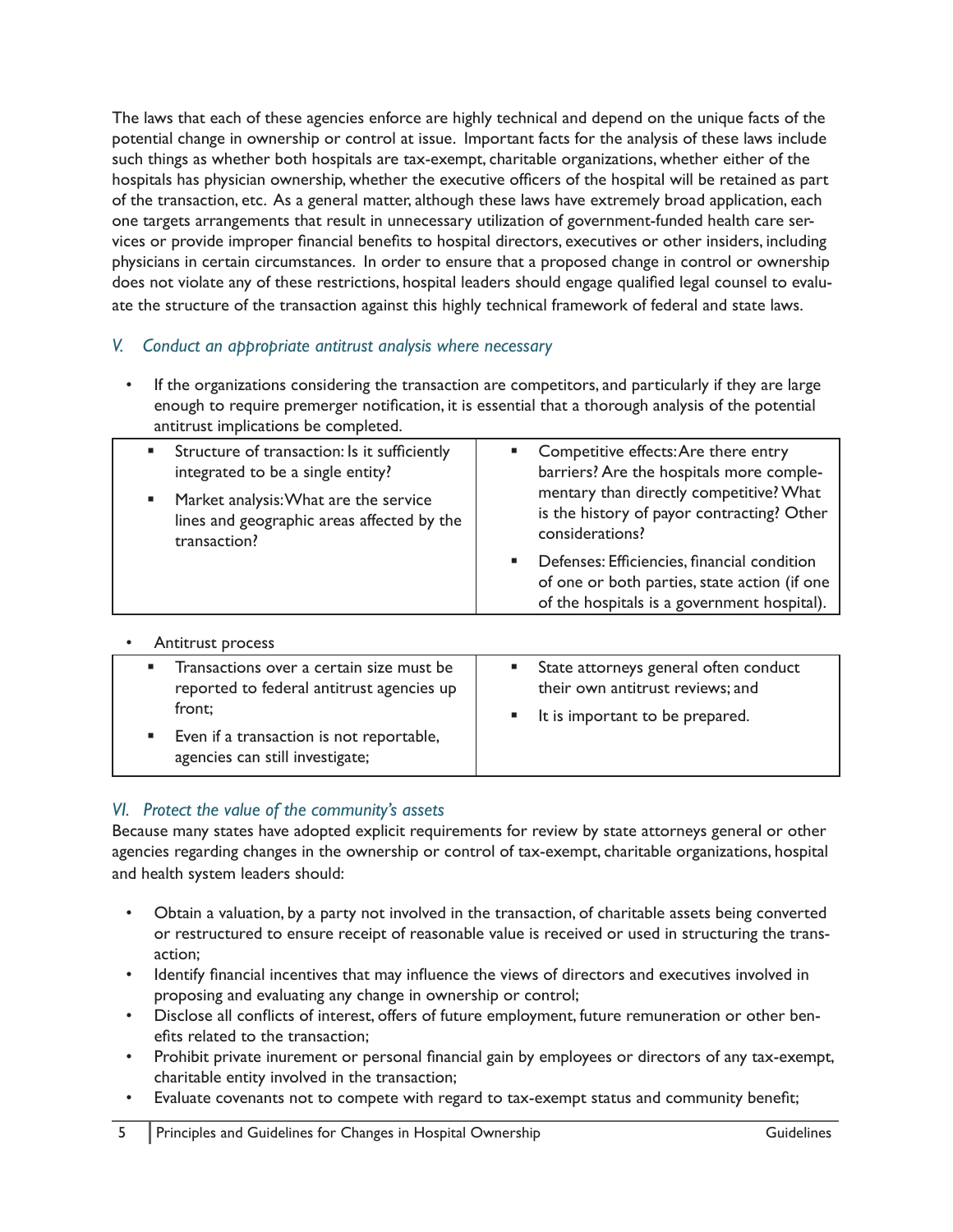- Control and administer any foundation or charitable trust created by the transaction separate and distinct from the restructured health care organization;
- Ensure that a foundation, charitable trust, or community payment created from the transaction continues to alleviate burdens that impede access to health care services;
- Establish requirements for any foundation or charitable trust created by the transaction to make capital expenditures to improve facilities or health care services available to the community; and
- Require any foundation resulting from the change in ownership to provide regular reports to the community on how it improves community health.

## *VII. Educate and inform the community about the changes taking place*

Changes in the ownership or control of a hospital require careful and consistent communications about the transaction with the constituencies that it affects. Accordingly, hospital and health systems should:

- Work with the community to increase understanding of the issues involved in the change of ownership or control, the evaluation and decision-making process involved in the transaction, and how the transaction will benefit the community;
- Inform the appropriate state regulatory agencies of the terms of a transaction once a letter of intent (or memorandum of understanding) is signed;
- Work diligently with medical and nursing staff and employees who have not previously been involved in the potential change in ownership or control to alleviate any concerns regarding the need for their services; and
- Communicate to patients the effects, if any, of the transfer of control or ownership on how they obtain health care services, including continuity of care and availability facilities and service lines.

Achieving these objectives requires that hospital directors and executives develop a detailed communications plan that addresses each potential constituency. The communications plan should include the following:

| • Objectives of the transaction and its          | Impressions created to reinforce or dispel<br>$\bullet$ |
|--------------------------------------------------|---------------------------------------------------------|
|                                                  |                                                         |
| parties;                                         | certain aspects of the transaction;                     |
| • Audiences to be addressed;                     | • Objectives that need to be listed;                    |
|                                                  |                                                         |
| Implementation and start-up of new<br>$\bullet$  | • Frequency of communications;                          |
| organization(s);                                 | • How external/internal publics will feed               |
|                                                  |                                                         |
| Methods of communicating (meetings,<br>$\bullet$ | into the communications process; and                    |
| memos, emails, newsletters, videos);             | • How the media will be informed.                       |
|                                                  |                                                         |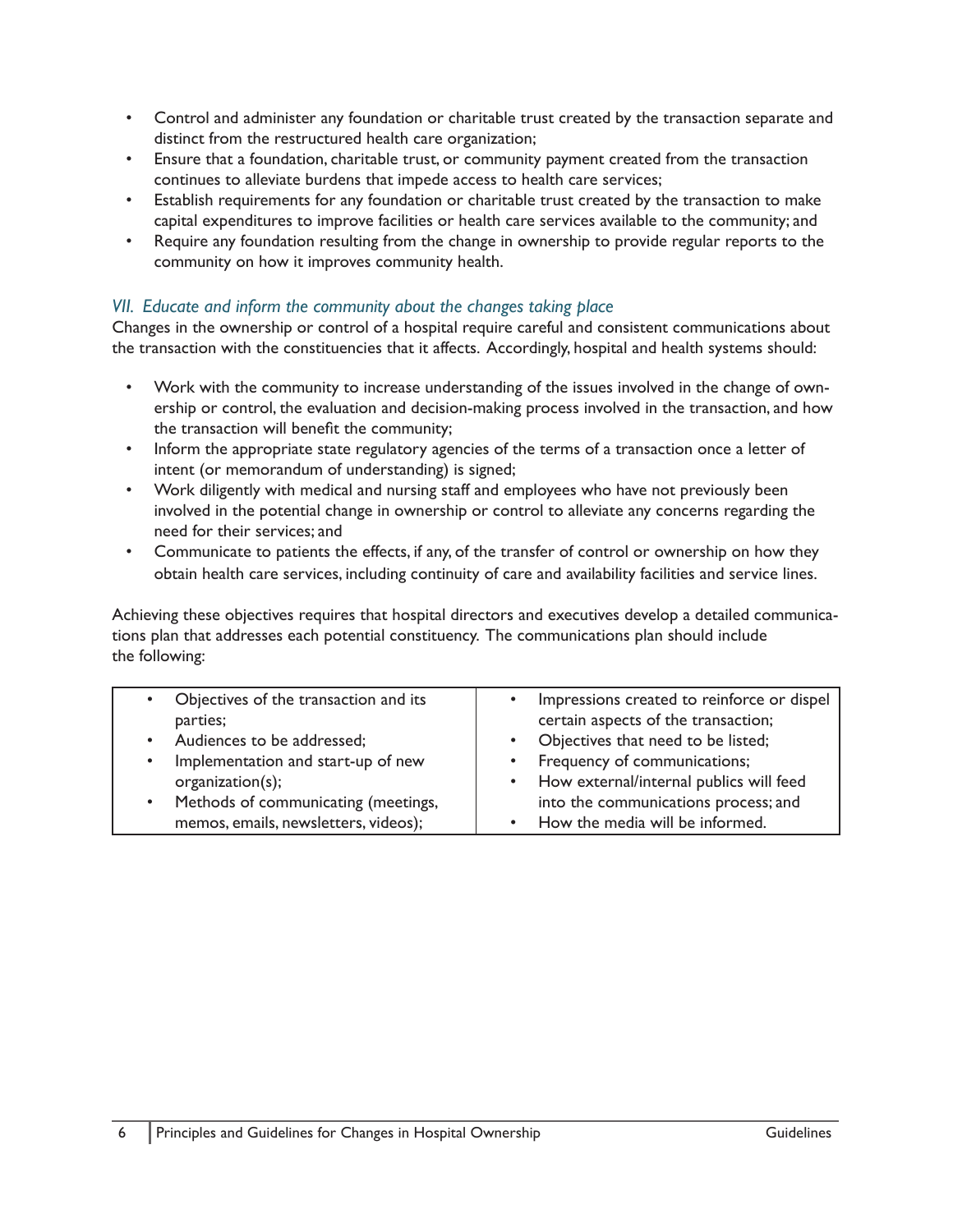|    |    | <b>REQUEST:</b>                                                                                                                                                                                                                                                                                                                                                                                                                                                                             |    | <b>Provided</b><br><b>Herewith Provided</b> |    | <b>To Be</b> |
|----|----|---------------------------------------------------------------------------------------------------------------------------------------------------------------------------------------------------------------------------------------------------------------------------------------------------------------------------------------------------------------------------------------------------------------------------------------------------------------------------------------------|----|---------------------------------------------|----|--------------|
| А. |    | Organizational History; Planning and Marketing                                                                                                                                                                                                                                                                                                                                                                                                                                              |    |                                             |    |              |
|    | Ι. | Copies of consultant's reports or other information concerning<br>operations or strategic plans of Hospital and each Affiliate.<br>(POTENTIAL ANTITRUST CONCERNS REQUIRE<br>DISTRIBUTION ONLY TO OUTSIDE LEGAL COUNSEL<br>OR APPROPRIATE THIRD PARTY CONSULTANTS.)                                                                                                                                                                                                                          | L. | ı                                           | r. | 1            |
|    | 2. | Copies of brochures and reports describing Hospital and each<br>Affiliate.                                                                                                                                                                                                                                                                                                                                                                                                                  | L  | ı                                           | L  | ı            |
| В. |    | <b>Corporate/Organizational Documents</b>                                                                                                                                                                                                                                                                                                                                                                                                                                                   |    |                                             |    |              |
|    | Ι. | List of each Affiliate, including, without limitation, any Affiliate that<br>has been dissolved or terminated within the past five (5) years. List<br>should include (i) name of Affiliate, (ii) form of organization/entity<br>(e.g., partnership, corporation, LLC), (iii) jurisdiction of<br>incorporation/formation/establishment, (iv) address of principal and<br>other locations where such Affiliate is qualified/registered to do<br>business, and (v) brief business description. | E. | $\mathbf{I}$                                | Г. | 1            |
|    | 2. | Organizational chart reflecting the corporate organization and<br>ownership structure among Hospital and the Affiliates.                                                                                                                                                                                                                                                                                                                                                                    | E. | $\mathbf{I}$                                | E. | ı            |
|    | 3. | Copies of the Articles of Incorporation, Articles of Organization,<br>Articles of Partnership, Partnership Agreement or similar charter<br>documents, as amended to date, for Hospital and each Affiliate.                                                                                                                                                                                                                                                                                  | E. | $\mathbf 1$                                 | Г  | ı            |
|    | 4. | Copies of Bylaws, Code of Regulations, Operating Agreements or<br>similar organizational documents, as amended to date, for Hospital<br>and each Affiliate.                                                                                                                                                                                                                                                                                                                                 | D  | ı                                           | г  | ı            |
|    | 5. | Copies of any Close Corporation Agreements, Shareholder's<br>Agreements and/or Trust Agreements, as amended to date, for<br>Hospital and each Affiliate.                                                                                                                                                                                                                                                                                                                                    | E. | ı                                           | L  | ı            |
|    | 6. | Copies of the minutes from board, committee, shareholder/member/<br>partner meetings for the past five (5) years for Hospital and each<br>Affiliate.                                                                                                                                                                                                                                                                                                                                        |    | [ ]                                         |    | ı            |
|    | 7. | List of the current (i) trustees/directors, and (ii) officers for<br>Hospital and each Affiliate. List should include terms and<br>qualifications of each trustee/director and officer.                                                                                                                                                                                                                                                                                                     | E. | -1                                          | L  | ı            |
|    | 8. | Organizational chart of the hierarchy of officers and key managers at<br>Hospital and each Affiliate (including names of those individuals<br>serving in such positions).                                                                                                                                                                                                                                                                                                                   | E. | $\mathbf{I}$                                | L  | ı            |
|    | 9. | List of salary and any other compensation or payments<br>(including, without limitation, any loan agreements) to any<br>trustee/director and/or officer from Hospital or any Affiliate.<br>(POTENTIAL ANTITRUST CONCERNS REQUIRE<br>DISTRIBUTION ONLY TO OUTSIDE LEGAL COUNSEL OR<br><b>APPROPRIATE THIRD PARTY CONSULTANTS.)</b>                                                                                                                                                           |    | $\begin{bmatrix} 1 \end{bmatrix}$           | Г. | ı            |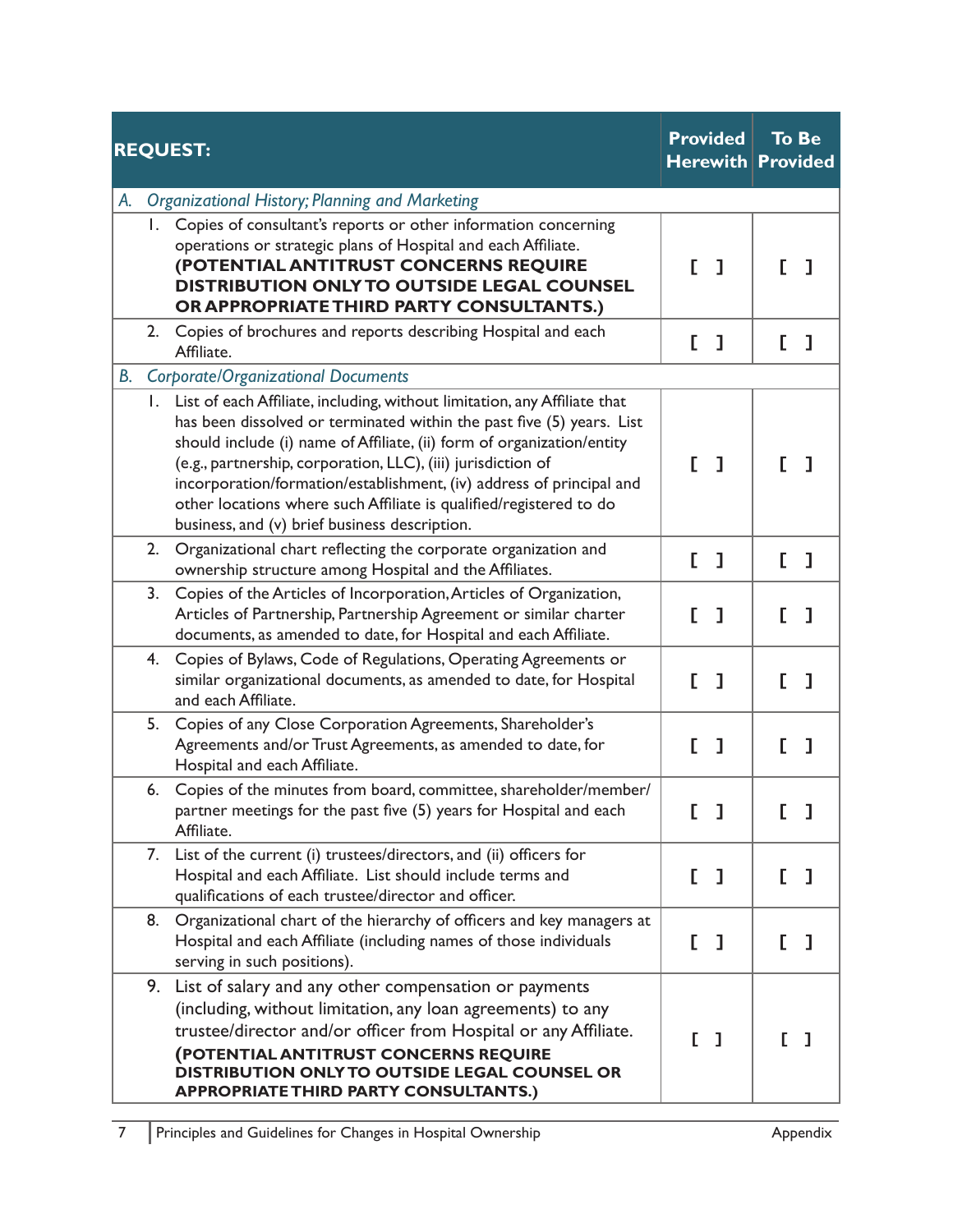| <b>REQUEST:</b>                                                                                                                                                                                                                                                                                                                | <b>Provided</b><br><b>Herewith</b> | <b>To Be</b><br><b>Provided</b> |
|--------------------------------------------------------------------------------------------------------------------------------------------------------------------------------------------------------------------------------------------------------------------------------------------------------------------------------|------------------------------------|---------------------------------|
| 10. Copies of Conflict of Interest statements executed by the trustees/<br>directors of Hospital and each Affiliate for the past three (3) years.                                                                                                                                                                              | D<br>ı                             | L<br>ı                          |
| 11. List of current shareholders/members/partner ("equity holder")<br>of Hospital and each Affiliate. List should include (i) number of<br>interests held by equity holder, (ii) price paid by equity holder, and<br>(iii) whether equity holder is a physician.                                                               | ı<br>L                             | E.<br>ı                         |
| 12. Summary of (i) the number of shares/membership/partnership<br>interests currently authorized, (ii) the number issued and<br>outstanding, and (iii) outstanding options, warrants, rights and/or any<br>other commits to issue interests in Hospital or any Affiliate.                                                      | D<br>ı                             | г<br>ı                          |
| 13. Copies (or description if oral) of any proxies, voting trusts, powers<br>of attorney or similar agreements, formal or informal, with respect to<br>voting interests in Hospital or any Affiliate.                                                                                                                          | D<br>ı                             | L<br>ı                          |
| 14. Copies of any stock purchase agreements, buy-sell agreements and<br>other agreements or commitments that may establish limitations on<br>the transfer of interests in Hospital or any Affiliate.                                                                                                                           | D<br>1                             | L<br>ı                          |
| 15. Copies of any documents relating to the acquisition, establishment or<br>divestiture of Hospital or any Affiliate.                                                                                                                                                                                                         | E.<br>ı                            | L<br>ı                          |
| 16. Summary of any commitment to make additional investments or to<br>sell or otherwise transfer any current investments in Hospital or any<br>Affiliate.                                                                                                                                                                      | E.<br>ı                            | Г.<br>$\mathbf{I}$              |
| 17. Copies, including, without limitation, offering materials, federal and/or<br>state securities filings, and any opinions of counsel, respecting<br>compliance with or basis for exemption from federal and state<br>securities laws with respect to the issuance and transfer of interests<br>in Hospital or any Affiliate. | ı<br>L                             | Г<br>ı                          |
| 18. Copies of the medical staff bylaws for Hospital and each Affiliate.                                                                                                                                                                                                                                                        | E.<br>I                            | $\mathbf{L}$<br>1               |
| 19. Organizational chart reflecting the structure of the departments,<br>committees and executives and the members thereof for Hospital<br>and each Affiliate.                                                                                                                                                                 | ı<br>E.                            | ı                               |
| 20. Summary of all transactions (contracts, loans, contributions, etc.)<br>between Hospital and any Affiliate during the past three (3) years.<br>(POTENTIAL ANTITRUST CONCERNS REQUIRE<br>DISTRIBUTION ONLY TO OUTSIDE LEGAL COUNSEL<br>OR APPROPRIATE THIRD PARTY CONSULTANTS.)                                              | [ ]                                | F.<br>-1                        |
| 21. To the extent not otherwise provided, list of any ownership or<br>similar relationship with an HMO, PPO or other third party payor or<br>managed care company.                                                                                                                                                             | E.<br>ı                            | F.<br>ı                         |
| 22. Summary of all trusts and foundations of which Hospital or any<br>Affiliate is the exclusive or primary beneficiary.                                                                                                                                                                                                       | E.<br>L                            | ı<br>L                          |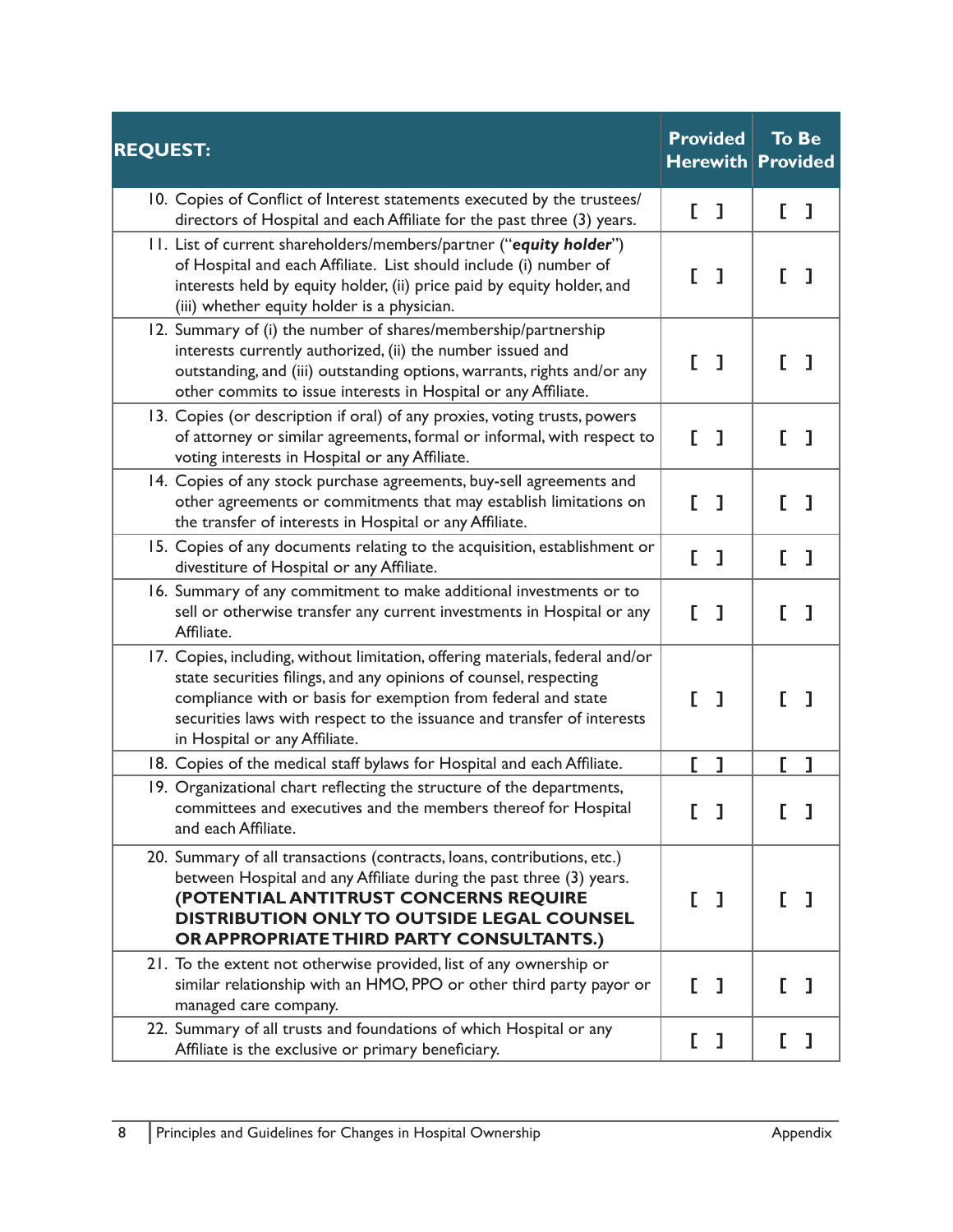| <b>REQUEST:</b>                                                                                                                                                                                                                                                                                                                                                                                                                                                                                                                                                                                                                                             | <b>Provided</b>   | <b>To Be</b><br><b>Herewith Provided</b> |
|-------------------------------------------------------------------------------------------------------------------------------------------------------------------------------------------------------------------------------------------------------------------------------------------------------------------------------------------------------------------------------------------------------------------------------------------------------------------------------------------------------------------------------------------------------------------------------------------------------------------------------------------------------------|-------------------|------------------------------------------|
| 23. To the extent not otherwise provided, copies of any other corporate,<br>shareholder, membership, partnership or similar records material to<br>Hospital or any Affiliate.                                                                                                                                                                                                                                                                                                                                                                                                                                                                               | Г<br>ı            | J.                                       |
| C. Regulatory/Accreditation Issues and Compliance                                                                                                                                                                                                                                                                                                                                                                                                                                                                                                                                                                                                           |                   |                                          |
| 1. Copies of all significant licenses, permits, registrations, certifications<br>and authorizations issued by the United States federal, state or local<br>authorities ("Governmental Authority") to carry out the business<br>or operations of Hospital and each Affiliate, including, without<br>limitation, Medicare/Medicaid certification, DEA licenses and<br>pharmacy permits. Copies should include relevant correspondence/<br>filings with the applicable Governmental Authority. (POTENTIAL<br><b>ANTITRUST CONCERNS REQUIRE DISTRIBUTION</b><br><b>ONLY TO OUTSIDE LEGAL COUNSEL OR</b><br><b>APPROPRIATE THIRD PARTY CONSULTANTS.)</b>         | Г<br>ı            |                                          |
| 2.<br>Copies of all civil and criminal judgments, settlements, corporate<br>integrity agreements or other agreements with any Governmental<br>Authority entered into by Hospital or any Affiliate regarding conduct<br>governed by the federal or state anti-kickback statutes, physician<br>self-referral laws, beneficiary inducement laws, false claims acts, the<br>Medicaid Rebate Statute or any other laws related to health care<br>fraud and abuse (collectively, "health care fraud and abuse laws").<br>(POTENTIAL ANTITRUST CONCERNS REQUIRE DIS-<br>TRIBUTION ONLY TO OUTSIDE LEGAL COUNSEL OR<br><b>APPROPRIATE THIRD PARTY CONSULTANTS.)</b> | Г<br>$\mathbf{I}$ | г.<br>ı                                  |
| 3.<br>Summary regarding the nature, status and outcome of any<br>investigations by any Governmental Authority of Hospital or any<br>Affiliate regarding conduct governed by the health care fraud and<br>abuse laws. (POTENTIAL ANTITRUST CONCERNS<br>REQUIRE DISTRIBUTION ONLY TO OUTSIDE LEGAL<br><b>COUNSEL OR APPROPRIATE THIRD PARTY</b><br><b>CONSULTANTS.)</b>                                                                                                                                                                                                                                                                                       |                   |                                          |
| Summary of any current or past exclusion of Hospital or any Affiliate<br>4.<br>or any of Hospital's or any Affiliate's directors, officers or employees,<br>from participation in any United States federal health care program.                                                                                                                                                                                                                                                                                                                                                                                                                            | E.<br>- 1         | L<br>ı                                   |
| Copies of all Certificate of Needs ("CON") held by Hospital or any<br>5.<br>Affiliate, including, without limitation, a list of facilities operating<br>pursuant to a specific CON exception. Should also include copies<br>of any documents regarding any administrative or judicial pending,<br>threatened or completed within the past five (5) years involving<br>Hospital or any Affiliate in connection with such CONs.                                                                                                                                                                                                                               | -1                | 1                                        |
| Copies of audit reports issued by any Governmental Authority with<br>6.<br>respect to the business or operations of Hospital and each Affiliate<br>within the past five (5) years.                                                                                                                                                                                                                                                                                                                                                                                                                                                                          | L<br>ı            | ı<br>Г                                   |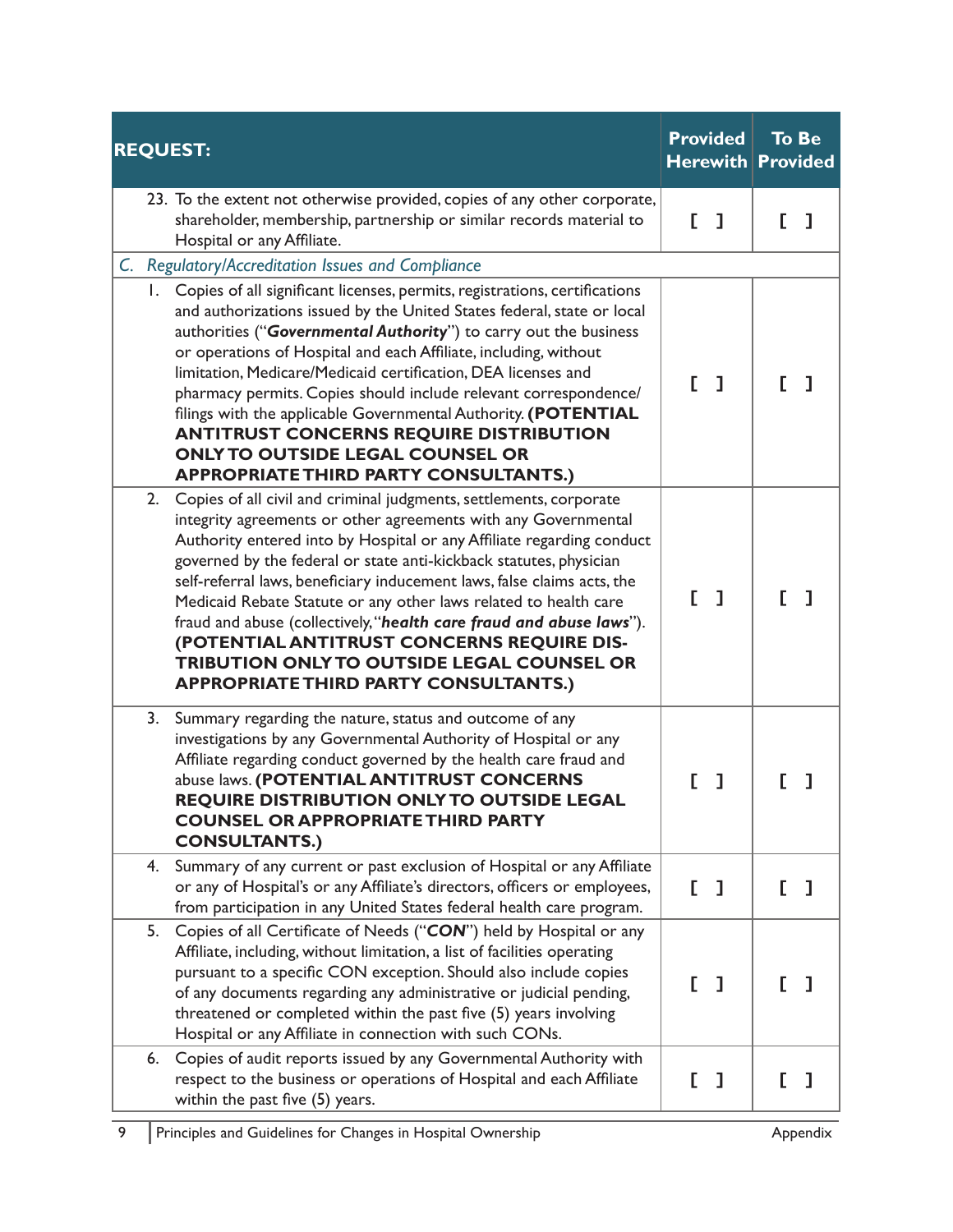| <b>Provided</b><br><b>REQUEST:</b><br>$H$ erewith $\mid$                                                                                                                                                                                                                                                                                                                                                                                                                                                                                                                                                                                                               |                    | <b>To Be</b><br><b>Provided</b> |  |
|------------------------------------------------------------------------------------------------------------------------------------------------------------------------------------------------------------------------------------------------------------------------------------------------------------------------------------------------------------------------------------------------------------------------------------------------------------------------------------------------------------------------------------------------------------------------------------------------------------------------------------------------------------------------|--------------------|---------------------------------|--|
| Copies of accreditation letters from The Joint Commission, AMA,<br>7.<br>AOA and any other equivalent agency or authority for Hospital and<br>each Affiliate. Should also include underlying survey letter and<br>follow-up progress reports.                                                                                                                                                                                                                                                                                                                                                                                                                          | D<br>ı             | ı<br>L                          |  |
| Copies of (i) the regulatory compliance plan and policy, and (ii) the<br>8.<br>corporate ethics and compliance plan and policy for Hospital and<br>each Affiliate. Should also include a copy of the form disclosure<br>provided to patients by physician investors, if applicable.                                                                                                                                                                                                                                                                                                                                                                                    | ı                  | E.<br>I                         |  |
| Copies of all necessary permits, licenses and compliance plans to<br>9.<br>operate the facilities of Hospital and each Affiliate, including, without<br>limitation, air pollution emission permits, surface water discharge,<br>identified waste disposal (landfill or sewer), or other industry specific<br>or environmental related permits.                                                                                                                                                                                                                                                                                                                         | ı<br>Г             | 1<br>Г.                         |  |
| 10. Summary of radioactive and other hazardous materials used or<br>hazardous or infectious wastes generated or located at the<br>facilities of Hospital and each Affiliate. Summary should include<br>copies of environmental reports, if any, and set forth (i) the nature of<br>such hazardous or infectious materials and waste, (ii) how such<br>hazardous or infectious materials and waste have been disposed of<br>by Hospital and/or Affiliate, and (iii) information regarding the<br>presence or removal of asbestos in any such facilities.                                                                                                                | $\mathbf{L}$ 1     | ı                               |  |
| 11. Copies of engineer, safety, fire or other equivalent reports regarding<br>the condition of the facilities of Hospital and each Affiliate, including,<br>without limitation, all medical office buildings.                                                                                                                                                                                                                                                                                                                                                                                                                                                          | E.<br>$\mathbf{I}$ | J.<br>Г.                        |  |
| 12. List of any underground storage tanks and copies of notices given to<br>any Governmental Authority by Hospital or any Affiliate regarding<br>the existence of such tanks.                                                                                                                                                                                                                                                                                                                                                                                                                                                                                          | L<br>ı             | L<br>ı                          |  |
| 13. List of properties owned, leased or operated by Hospital or any<br>Affiliate that have at any time been used to treat, store, recycle, reuse<br>or dispose of hazardous materials or waste.                                                                                                                                                                                                                                                                                                                                                                                                                                                                        | D<br>I             | I                               |  |
| 14. Copies of, or description of oral notice with respect to, any consent<br>decree, citations, mandatory compliance plan, adverse inspection,<br>finding of deficiency, finding of non-compliance, investigation, penalty,<br>fine, sanction, assessment, audit, request for corrective or remedial<br>action, or other compliance or enforcement-related action or<br>communication from any Governmental Authority relating to<br>environmental matters, zoning, tax, equal opportunity and<br>anti-discrimination, food or drug or price control laws, health and<br>safety of employees, etc. within the past three (3) years for Hospital<br>and each Affiliate. | 1                  |                                 |  |
| 15. To the extent not otherwise provided, copies of all submissions by<br>Hospital and each Affiliate to any Governmental Authority related to<br>emergency planning.                                                                                                                                                                                                                                                                                                                                                                                                                                                                                                  | ı                  | ı                               |  |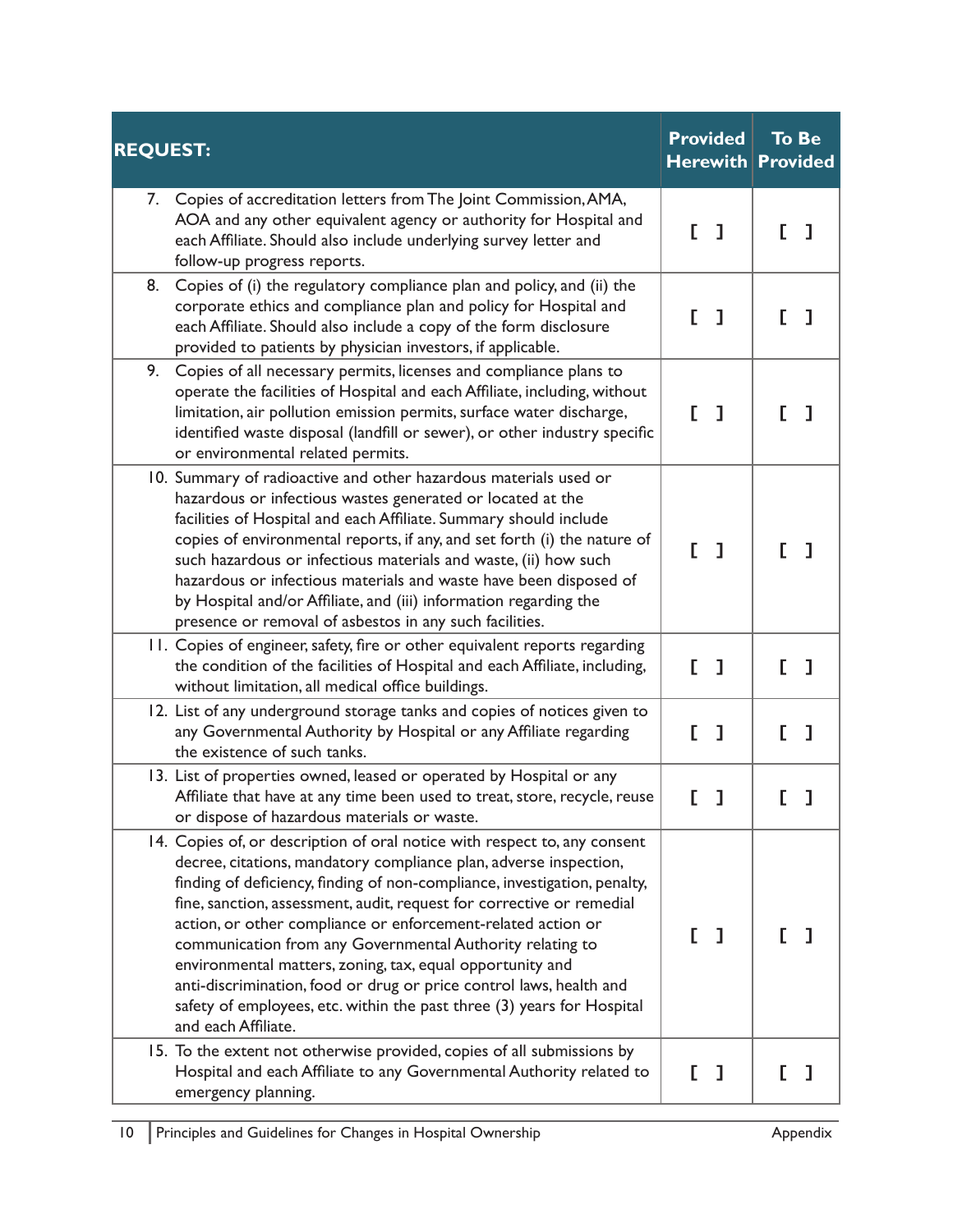|    | <b>REQUEST:</b>                                                                                                                                                                                                                                                                                                                                                                                                                                                                                                                                                                                                                                                                                                                   |    | <b>Provided</b><br><b>Herewith Provided</b> |    | <b>To Be</b> |
|----|-----------------------------------------------------------------------------------------------------------------------------------------------------------------------------------------------------------------------------------------------------------------------------------------------------------------------------------------------------------------------------------------------------------------------------------------------------------------------------------------------------------------------------------------------------------------------------------------------------------------------------------------------------------------------------------------------------------------------------------|----|---------------------------------------------|----|--------------|
|    | D. Financial – Accounting and Tax Records                                                                                                                                                                                                                                                                                                                                                                                                                                                                                                                                                                                                                                                                                         |    |                                             |    |              |
| Ι. | Copies of audited financial statements of Hospital and each Affiliate<br>for the past four (4) fiscal years, together with accountants'<br>management letters.                                                                                                                                                                                                                                                                                                                                                                                                                                                                                                                                                                    | L  | -1                                          | Г. | 1            |
| 2. | Copies of the most current interim financial statements and interim<br>financial statements for the equivalent period for the preceding fiscal<br>year for Hospital and each Affiliate.                                                                                                                                                                                                                                                                                                                                                                                                                                                                                                                                           |    | [ ]                                         | E. | ı            |
| 3. | Copies of Internal Revenue Service ("IRS"), state and local tax and/<br>or informational returns for Hospital and each Affiliate for the past<br>three (3) years.                                                                                                                                                                                                                                                                                                                                                                                                                                                                                                                                                                 | Г  | ı                                           | E  | J            |
| 4. | Copies of any determination letters or similar correspondence or<br>certification from the IRS and/or state taxing authorities regarding<br>qualification of Hospital and any Affiliate that is qualified as an IRS<br>Section $501(c)(3)$ organization or under any other federal tax<br>exemption provision and analogous state tax exemption<br>determination. Should also include copies of relevant<br>correspondence, application form(s) and any letter or other<br>confirmation received from the IRS and/or state taxing authority<br>confirming that Hospital and any Affiliate meets qualification to avoid<br>treatment as a private foundation under federal law and/or under<br>equivalent provisions of state law. | Г. | -1                                          |    |              |
| 5. | List providing the date of the latest IRS audit report for Hospital and<br>each Affiliate and, if the audit report was issued within the past three<br>(3) years, provide a copy of such audit report.                                                                                                                                                                                                                                                                                                                                                                                                                                                                                                                            |    | [ ]                                         | L  | I            |
| 6. | Copies of all audits, 30-day and 90-day letters and revenue agent's<br>reports for Hospital and each Affiliate.                                                                                                                                                                                                                                                                                                                                                                                                                                                                                                                                                                                                                   | E. | ı                                           | E. | ı            |
| 7. | Copies of all settlement documents and correspondence for the past<br>three (3) years for Hospital and each Affiliate. Should also include<br>any agreements waiving statute of limitations or extending time for<br>assessment.                                                                                                                                                                                                                                                                                                                                                                                                                                                                                                  |    | ı                                           |    | 1            |
| 8. | Copies of any elections or selection of tax accounting methods<br>under the Internal Revenue and summary of any changes in<br>accounting methods or policies in the past three (3) years for<br>Hospital and each Affiliate.                                                                                                                                                                                                                                                                                                                                                                                                                                                                                                      |    | [ ]                                         |    | - 1          |
| 9. | Summary of any pending capital investment projects,<br>improvement projects or construction in progress for Hospital<br>and each Affiliate. (POTENTIAL ANTITRUST CONCERNS<br>REQUIRE DISTRIBUTION ONLY TO OUTSIDE LEGAL<br><b>COUNSEL OR APPROPRIATE THIRD PARTY CONSULTANTS.)</b>                                                                                                                                                                                                                                                                                                                                                                                                                                                | Г. | $\mathbf{1}$                                | F. | -1           |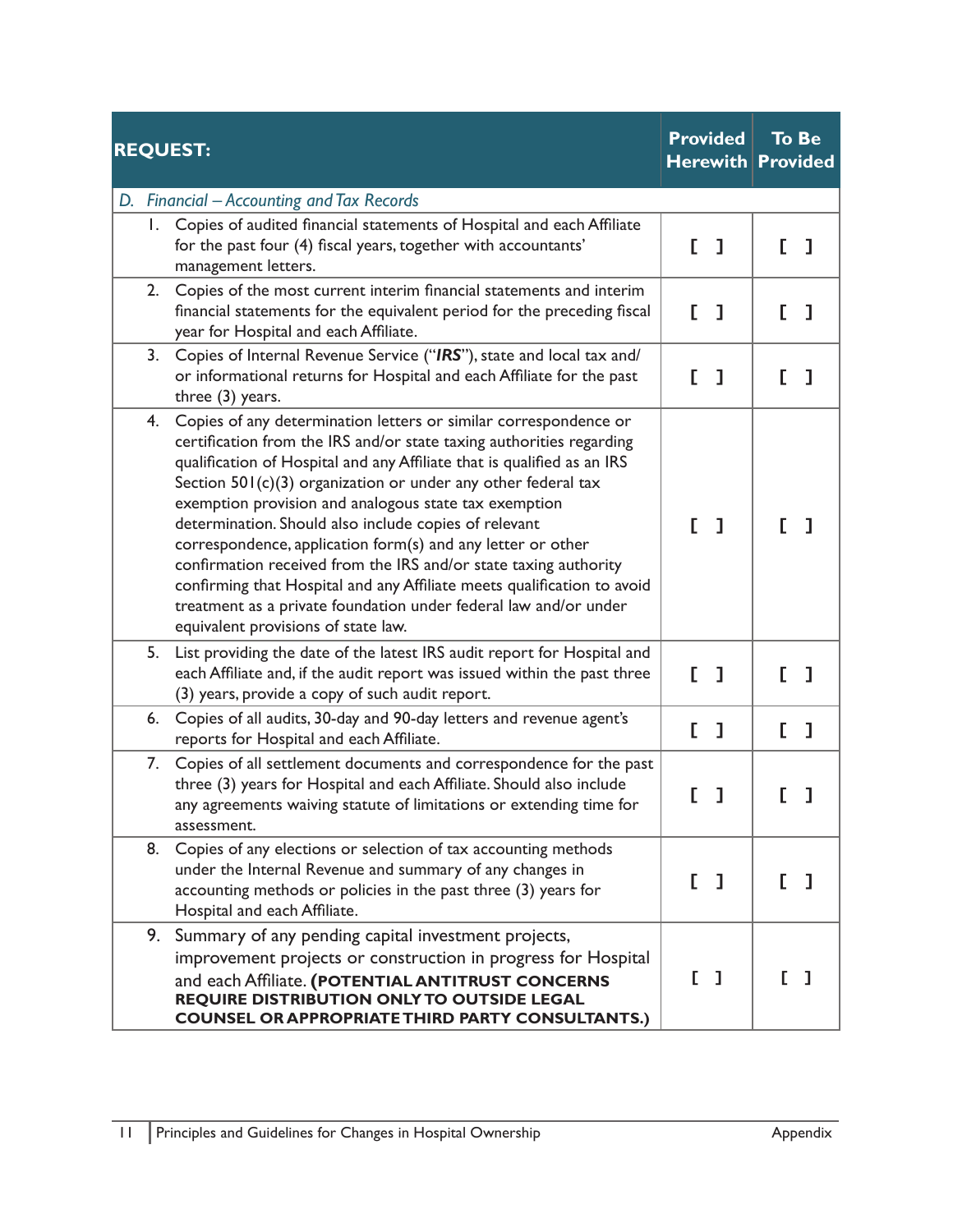| <b>REQUEST:</b>                                                                                                                                                                                                                                                                                                                                                                                                                                                                            |    | <b>Provided</b><br><b>Herewith</b> |     | <b>To Be</b><br><b>Provided</b> |  |
|--------------------------------------------------------------------------------------------------------------------------------------------------------------------------------------------------------------------------------------------------------------------------------------------------------------------------------------------------------------------------------------------------------------------------------------------------------------------------------------------|----|------------------------------------|-----|---------------------------------|--|
| 10. Copies of all open Medicare cost reports, audit cost reports and<br>NPRs for Hospital and each Affiliate for the past three (3) years.<br>Should also include any audit adjustments and open appeals.<br>(POTENTIAL ANTITRUST CONCERNS REQUIRE<br><b>DISTRIBUTION ONLY TO OUTSIDE LEGAL COUNSEL</b><br>OR APPROPRIATE THIRD PARTY CONSULTANTS.)                                                                                                                                        | E. | ı                                  | L   | ı                               |  |
| 11. Statistical information on patient consensus, patient days or<br>admissions by doctor, patient transfer, Medicare case mix indexes,<br>outpatient utilization, number of emergency room and operating<br>room visits, and categorization of Medicare diagnosis related groups<br>by admission for Hospital and each Affiliate. (POTENTIAL<br><b>ANTITRUST CONCERNS REQUIRE DISTRIBUTION</b><br><b>ONLY TO OUTSIDE LEGAL COUNSEL OR</b><br><b>APPROPRIATE THIRD PARTY CONSULTANTS.)</b> |    | $\begin{bmatrix} 1 \end{bmatrix}$  | r.  |                                 |  |
| 12. Copies of current detailed accounts receivable aging and summary of<br>accounts receivable data for Hospital and each Affiliate for the past<br>twelve (12) months.                                                                                                                                                                                                                                                                                                                    |    | [ ]                                | [ ] |                                 |  |
| 13. Copies of accounts payable data for the past twelve (12) months and<br>internal computation of bad debts and contractual allowances for the<br>past three (3) fiscal years for Hospital and each Affiliate.                                                                                                                                                                                                                                                                            | E. | $\mathbf{I}$                       | E.  | ı                               |  |
| 14. Summary of all inventory generally maintained by Hospital and each<br>Affiliate. Summary should include a description of all inventory<br>valuation and pricing policies.                                                                                                                                                                                                                                                                                                              | Г  | ı                                  |     | ı                               |  |
| 15. List and summary of all contingent liabilities for Hospital and each<br>Affiliate.                                                                                                                                                                                                                                                                                                                                                                                                     | E. | $\mathbf{I}$                       | E.  | $\mathbf{I}$                    |  |
| 16. Copies of the complete detailed general ledger and detailed<br>depreciation reports for Hospital and each Affiliate.                                                                                                                                                                                                                                                                                                                                                                   | D  | ı                                  | E.  | ı                               |  |
| 17. Schedule of accrued paid time off balances for the employees of<br>Hospital and each Affiliate.                                                                                                                                                                                                                                                                                                                                                                                        | E. | 1                                  |     | 1                               |  |
| 18. Copies of any Form 1099s issued to physicians and/or physician<br>practice groups by Hospital or any Affiliate for the past five (5) years.                                                                                                                                                                                                                                                                                                                                            |    | ı                                  |     | ı                               |  |
| 19. Summary of any liabilities not otherwise reflected on the financial<br>statements of Hospital or any Affiliate.                                                                                                                                                                                                                                                                                                                                                                        | E. | ı                                  | E   | ı                               |  |
| E.<br>Contracts                                                                                                                                                                                                                                                                                                                                                                                                                                                                            |    |                                    |     |                                 |  |
| (FOR EACH OF THE FOLLOWING, ALSO DESCRIBE ANY ASSIGNMENT AND/OR THE NATURE OF ANY EXISTING OR PAST DEFAULT)<br>Copies of agreements (with price terms deleted) between<br>Ι.                                                                                                                                                                                                                                                                                                               |    |                                    |     |                                 |  |
| Hospital or any Affiliate and Medicare, Medicaid, HMOs, PPOs or any<br>other third-party payor and managed care companies.<br>(POTENTIAL ANTITRUST CONCERNS REQUIRE<br><b>DISTRIBUTION ONLY TO OUTSIDE LEGAL COUNSEL</b><br>OR APPROPRIATE THIRD PARTY CONSULTANTS.)                                                                                                                                                                                                                       | E. | Л                                  |     | -1                              |  |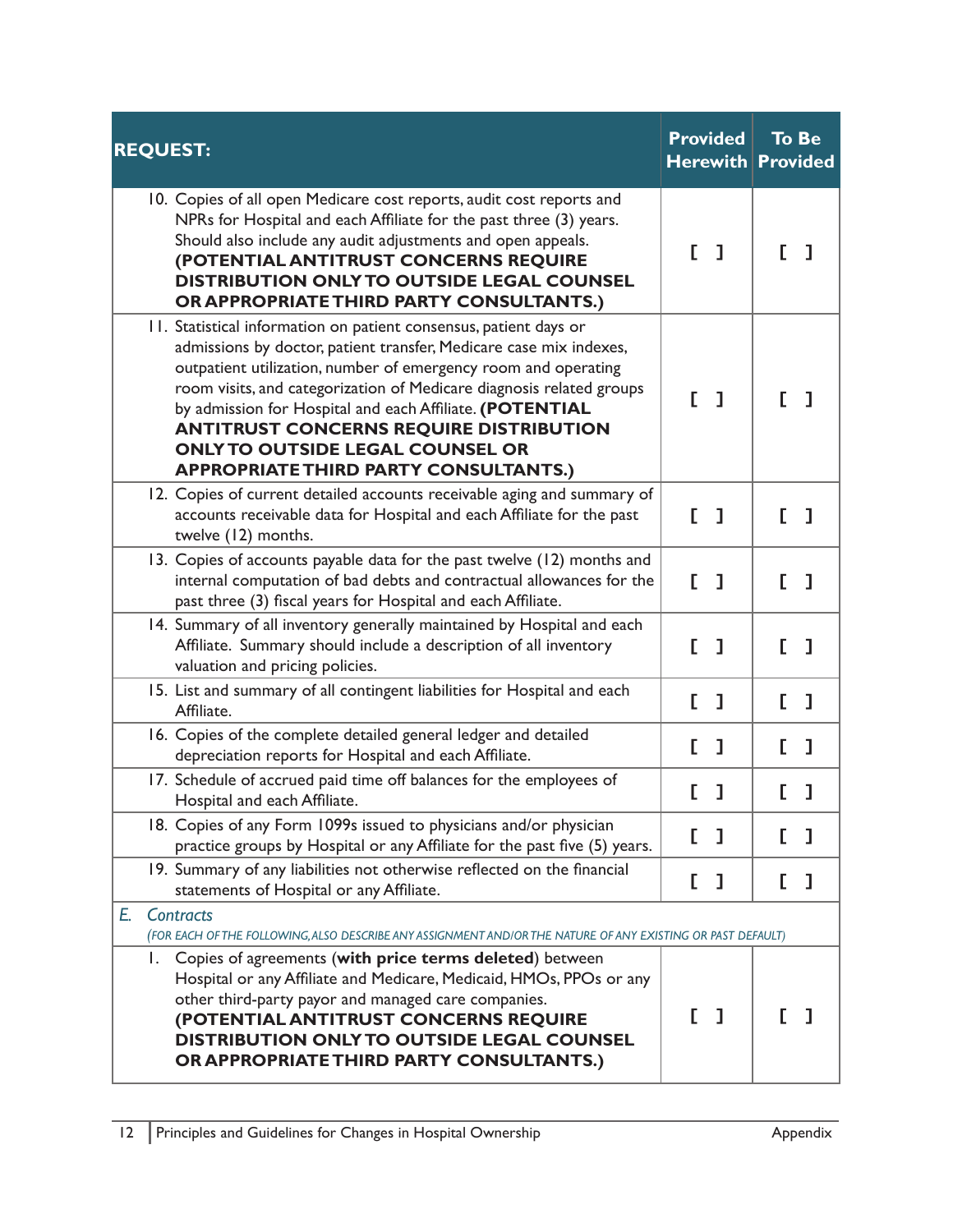|    | <b>REQUEST:</b>                                                                                                                                                                                                                                                                                                                                           |    | <b>Provided</b><br>$H$ erewith    |    | <b>To Be</b><br><b>Provided</b> |
|----|-----------------------------------------------------------------------------------------------------------------------------------------------------------------------------------------------------------------------------------------------------------------------------------------------------------------------------------------------------------|----|-----------------------------------|----|---------------------------------|
| 2. | To the extent not otherwise provided, copies of all documents,<br>correspondence and other information relating to any alleged<br>violations, orders, deficiencies or overpayments to any provider<br>under any agreement provided pursuant to Section E.I within the<br>past five (5) years.                                                             |    | $\begin{bmatrix} 1 \end{bmatrix}$ | E. | ı                               |
| 3. | To the extent not otherwise provided, copies of any agreements<br>between Hospital or any Affiliate and any Governmental Authority.                                                                                                                                                                                                                       | E. | ı                                 | L  | ı                               |
| 4. | Copies of affiliation, shared service or other agreements between<br>Hospital or any Affiliate and other hospitals, health systems,<br>ambulatory surgery centers or other providers of health care<br>services. (POTENTIAL ANTITRUST CONCERNS REQUIRE<br>DISTRIBUTION ONLY TO OUTSIDE LEGAL COUNSEL<br>OR APPROPRIATE THIRD PARTY CONSULTANTS.)          | L  | - 1                               | L  | I                               |
| 5. | Copies of affiliation, shared service or other agreements between<br>Hospital or any Affiliate and other institutional providers of health<br>care services.                                                                                                                                                                                              | Г. | -1                                | E. | J.                              |
| 6. | Copies of agreements between Hospital or any Affiliate and provid-<br>ers of ancillary services, material vendors and suppliers, third party<br>administrators or billing and collection service providers.<br>(POTENTIAL ANTITRUST CONCERNS REQUIRE<br>DISTRIBUTION ONLY TO OUTSIDE LEGAL COUNSEL<br>OR APPROPRIATE THIRD PARTY CONSULTANTS.)            |    | [ ]                               | Г. | П                               |
| 7. | Copies of agreements between Hospital or any Affiliate relating to<br>clinical research programs.                                                                                                                                                                                                                                                         | E. | ı                                 | E. | ı                               |
| 8. | Copies of service agreements between Hospital or any Affiliate and<br>suppliers of personnel, maintenance, etc. with annual payments in<br>excess of \$10,000.                                                                                                                                                                                            | L  | ı                                 | L  | ı                               |
| 9. | Copies of management agreements involving Hospital or any Affiliate.                                                                                                                                                                                                                                                                                      | E. | ı                                 | E. | L                               |
|    | 10. Copies of retainer agreements or other similar agreements between<br>Hospital and any Affiliate and accounting and/or legal service<br>providers. (POTENTIAL ANTITRUST CONCERNS<br>REQUIRE DISTRIBUTION ONLY TO OUTSIDE LEGAL<br><b>COUNSEL OR APPROPRIATE THIRD PARTY</b><br><b>CONSULTANTS.)</b>                                                    | Е  | - 1                               |    |                                 |
|    | 11. List of all providers of professional services (i.e., medical,<br>accounting and legal) for Hospital and each Affiliate. List should<br>include the amount paid to each such provider for the past five (5)<br>years. (POTENTIAL ANTITRUST CONCERNS REQUIRE<br>DISTRIBUTION ONLY TO OUTSIDE LEGAL COUNSEL<br>OR APPROPRIATE THIRD PARTY CONSULTANTS.) |    | -1                                |    |                                 |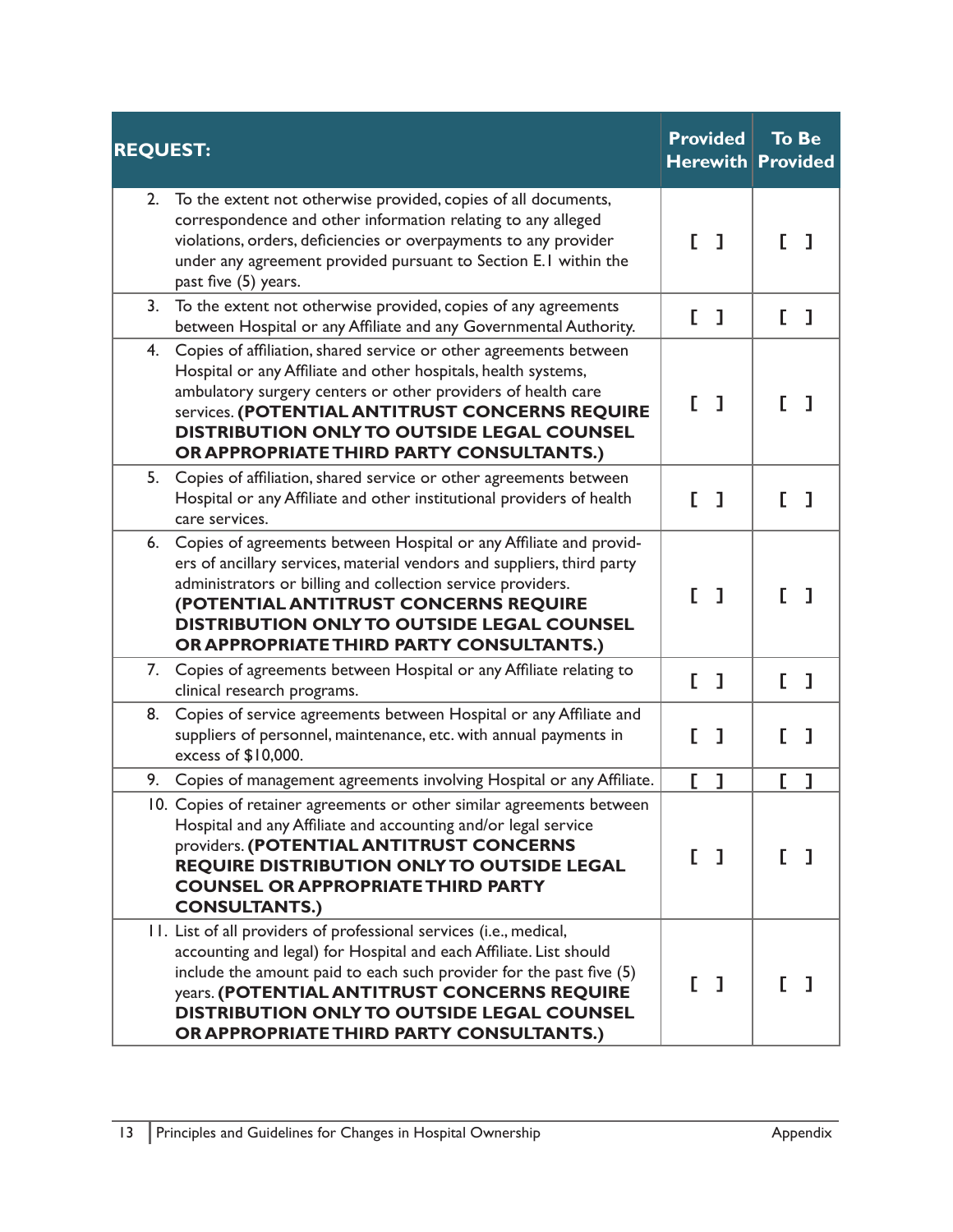| <b>REQUEST:</b>                                                                                                                                                                                                                                                                                                                                     |    | <b>Provided</b><br>$H$ erewith $ $ |    | <b>To Be</b><br><b>Provided</b> |
|-----------------------------------------------------------------------------------------------------------------------------------------------------------------------------------------------------------------------------------------------------------------------------------------------------------------------------------------------------|----|------------------------------------|----|---------------------------------|
| 12. List of all agreements between Hospital and any Affiliate. List should<br>include (i) a description of the services or items provided, (ii)<br>compensation, and (iii) expiration date. (POTENTIAL<br><b>ANTITRUST CONCERNS REQUIRE DISTRIBUTION</b><br><b>ONLY TO OUTSIDE LEGAL COUNSEL OR</b><br><b>APPROPRIATE THIRD PARTY CONSULTANTS.)</b> | L. | ı                                  | L  |                                 |
| 13. Copies of any non-competition covenants and/or agreements binding<br>Hospital or any Affiliate.                                                                                                                                                                                                                                                 | E. | 1                                  | E. | -1                              |
| 14. To the extent not otherwise provided, copies of all loan agreements<br>by Hospital or any Affiliate to any individual (including, physicians,<br>employees, directors/trustees or officers).                                                                                                                                                    | Г  | ı                                  | Г  | I                               |
| 15. List of all agreements of Hospital or any Affiliate (including, without<br>limitation, management, service, lease or otherwise) pursuant to<br>which a party is permitted to manage, occupy or provide services in<br>space financed with tax-exempt bonds.                                                                                     |    | ı                                  | Г. | ı                               |
| 16. To the extent not otherwise provided, copies of any other material<br>agreements imposing a significant or unusual commitment on<br>Hospital or any Affiliate. (POTENTIAL ANTITRUST<br><b>CONCERNS REQUIRE DISTRIBUTION ONLY TO</b><br><b>OUTSIDE LEGAL COUNSEL OR APPROPRIATE THIRD</b><br><b>PARTY CONSULTANTS.)</b>                          |    | [ ]                                |    |                                 |
| <b>Assets - General</b><br>E.                                                                                                                                                                                                                                                                                                                       |    |                                    |    |                                 |
| Summary of (including, without limitation, description, cost, current<br>I.<br>valuation and basis for same) all capital equipment of Hospital or any<br>Affiliate that will be included within the scope of the affiliation.                                                                                                                       | E. | ı                                  | г  | ı                               |
| 2.<br>Copies of property leases and equipment leases of Hospital or any<br>Affiliate that will be included within the scope of the affiliation.<br>(POTENTIAL ANTITRUST CONCERNS REQUIRE<br>DISTRIBUTION ONLY TO OUTSIDE LEGAL COUNSEL<br>OR APPROPRIATE THIRD PARTY CONSULTANTS.)                                                                  |    | 1                                  |    |                                 |
| Summary of (including, without limitation, description, cost, current<br>3.<br>valuation and basis for same) all other equipment, inventory, supplies,<br>etc. of Hospital or any Affiliate that will be included within the scope<br>of the affiliation.                                                                                           |    | [ ]                                | L  | L                               |
| Summary of (including, without limitation, description, cost, current<br>4.<br>valuation and basis for same) all software of Hospital or any Affiliate<br>that will be included within the scope of the affiliation.                                                                                                                                | E  | $\mathbf{I}$                       | I. | L                               |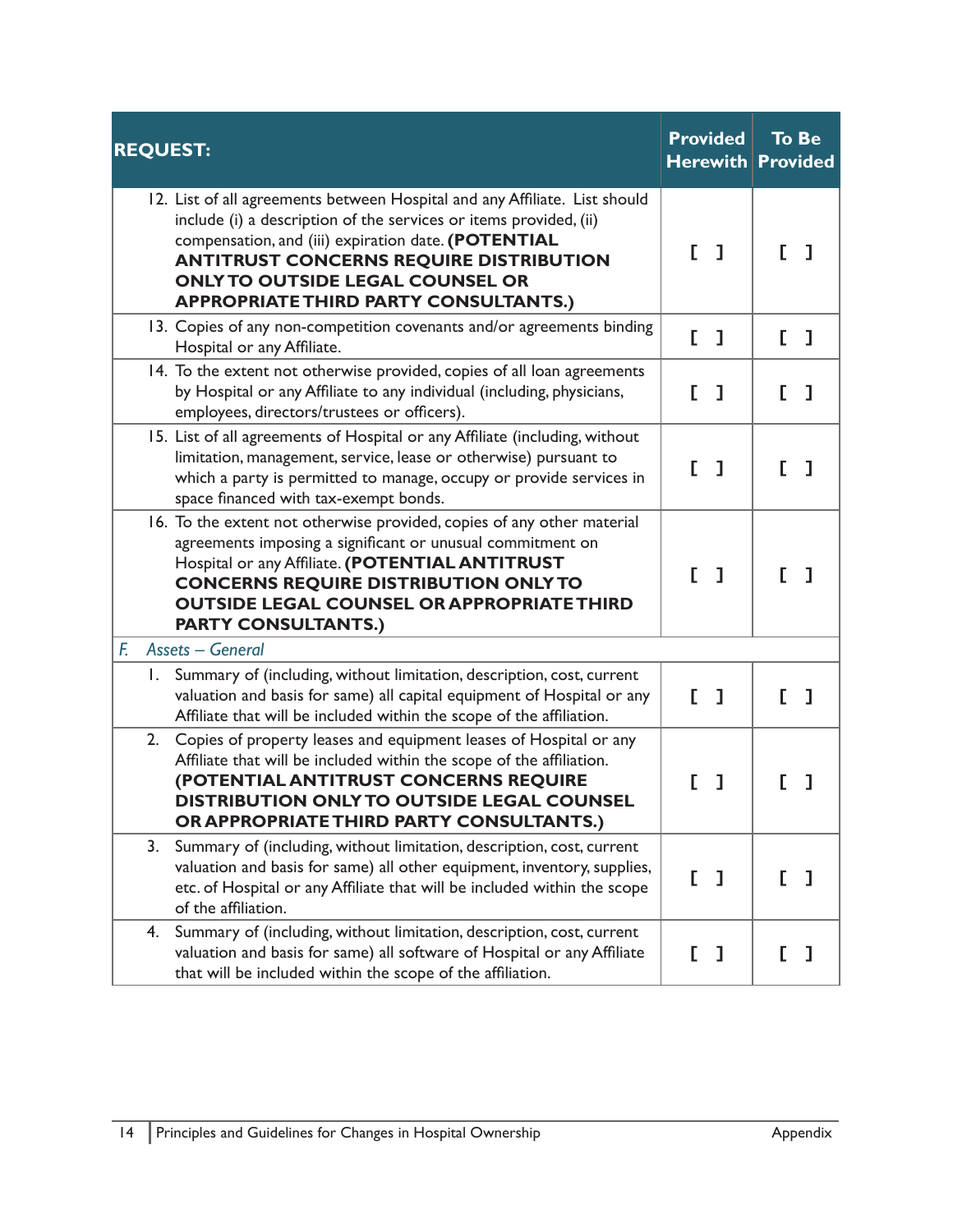|    | <b>REQUEST:</b>                                                                                                                                                                                                                                                                                                                                                                                                                                                                                                                                                                              | <b>Provided</b><br>$H$ erewith |              |    | <b>To Be</b><br><b>Provided</b> |
|----|----------------------------------------------------------------------------------------------------------------------------------------------------------------------------------------------------------------------------------------------------------------------------------------------------------------------------------------------------------------------------------------------------------------------------------------------------------------------------------------------------------------------------------------------------------------------------------------------|--------------------------------|--------------|----|---------------------------------|
|    | 5. To the extent not otherwise provided, copies of any other lease,<br>license or other agreement that establishes or effects the rights to<br>use Hospital's or any Affiliate's assets that will be included within the<br>scope of the affiliation. (POTENTIAL ANTITRUST<br><b>CONCERNS REQUIRE DISTRIBUTION ONLY TO</b><br><b>OUTSIDE LEGAL COUNSEL OR APPROPRIATE THIRD</b><br><b>PARTY CONSULTANTS.)</b>                                                                                                                                                                                | Г                              | $\mathbf{I}$ | L. | I                               |
| 6. | Summary of (including, without limitation, name, cost, market value,<br>term and performance for the past three (3) years) all investments of<br>Hospital or any Affiliate that will be included within the scope of the<br>affiliation.                                                                                                                                                                                                                                                                                                                                                     | E.                             | ı            |    |                                 |
| 7. | Copies of all other relevant information/documentation regarding<br>the ownership and valuation of the assets that will be included within<br>the scope of the affiliation (e.g., appraisals, UCC, tax judgment or<br>other liens against the assets).                                                                                                                                                                                                                                                                                                                                       | L                              | ı            |    | ı                               |
|    | G. Intangible Assets                                                                                                                                                                                                                                                                                                                                                                                                                                                                                                                                                                         |                                |              |    |                                 |
|    | 1. List of names, patents, copyrights, trademarks, service marks or other<br>ownership interest in any other intellectual property used in the<br>business and operations of Hospital and each Affiliate that will be<br>included within the scope of the affiliation. Should also include<br>copies of registration and rights to use of same, including, without<br>limitation, (i) all patents, patent applications and descriptions of<br>inventions considered patentable, (ii) all registrations and/or renewals<br>of trademarks and service marks, and (iii) any license agreements. | Г                              | - 1          | E. | ı                               |
| 2. | Copies, or summary, of all other relevant documentation regarding<br>rights to and valuation of intangible assets of Hospital or any Affiliate<br>that will be included within the scope of the affiliation.                                                                                                                                                                                                                                                                                                                                                                                 | E.                             | ı            | L  | ı                               |
|    | H. Real Estate                                                                                                                                                                                                                                                                                                                                                                                                                                                                                                                                                                               |                                |              |    |                                 |
|    | 1. List of all real estate owned by Hospital or any Affiliate and any other<br>real estate that will be included within the scope of the affiliation.                                                                                                                                                                                                                                                                                                                                                                                                                                        | D                              | $\mathbf l$  | E. | L                               |
| 2. | Copies of deeds and surveys for all real estate owned by Hospital or<br>any Affiliate.                                                                                                                                                                                                                                                                                                                                                                                                                                                                                                       | D.                             | ı            | D  | ı                               |
| 3. | Copies of all previously issued title insurance policy or title opinions<br>on any real property owned by Hospital or any Affiliate.                                                                                                                                                                                                                                                                                                                                                                                                                                                         | D.                             | ı            | E. | ı                               |
| 4. | Copies of planning, building and zoning permits, variances and/or<br>other similar approvals for any real property owned by Hospital or<br>any Affiliate.                                                                                                                                                                                                                                                                                                                                                                                                                                    | L                              | ı            | E  | ı                               |
| 5. | Copies of all real property leases entered into by Hospital or any<br>Affiliate. Should also include a list of all leasehold improvements<br>pursuant to any of the foregoing real property leases.                                                                                                                                                                                                                                                                                                                                                                                          | E.                             | L            | I. | ı                               |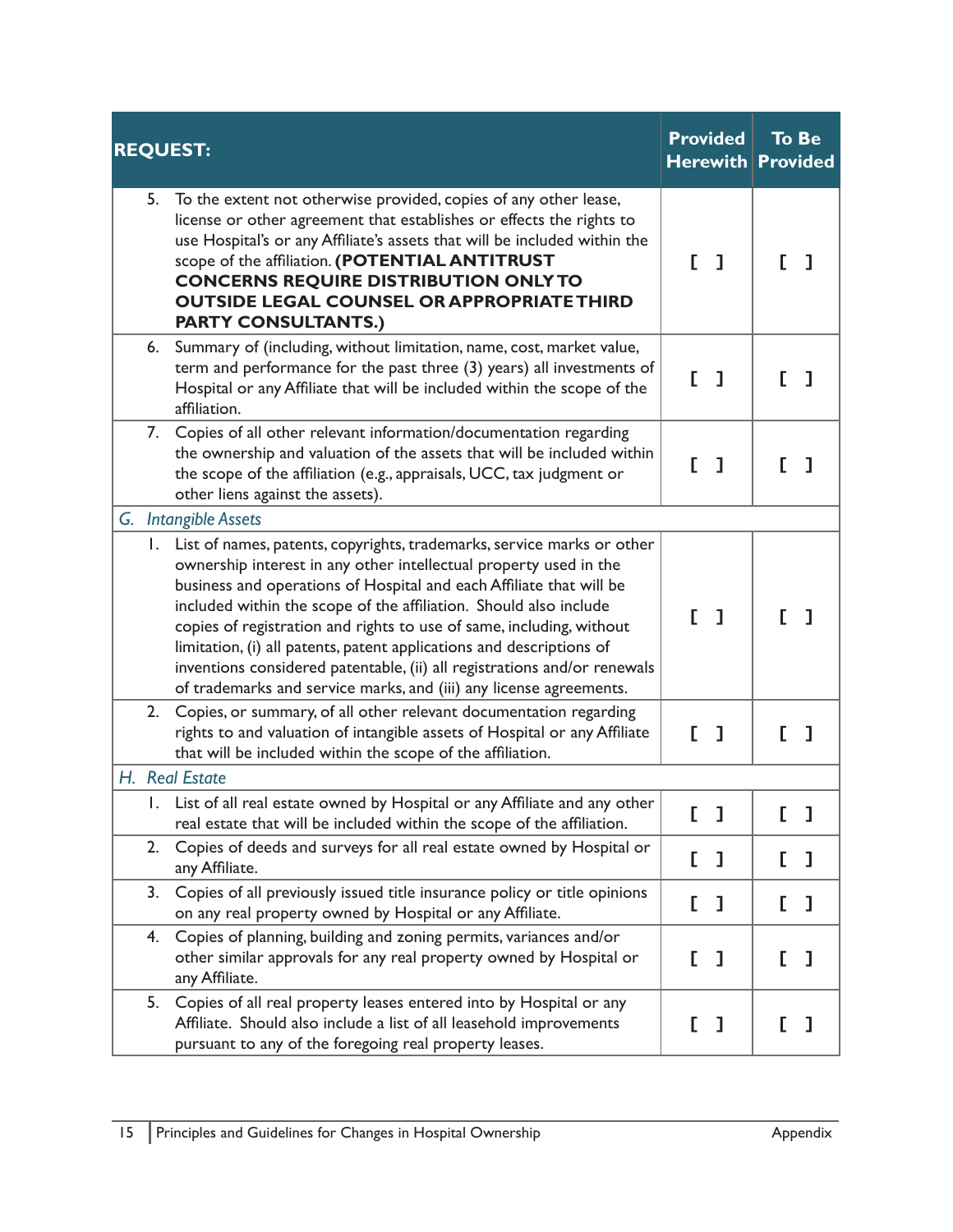|        |    | <b>REQUEST:</b>                                                                                                                                                                                                                                                                                                                                                                                                                                                               |    | <b>Provided</b><br><b>Herewith Provided</b> |   | To Be |
|--------|----|-------------------------------------------------------------------------------------------------------------------------------------------------------------------------------------------------------------------------------------------------------------------------------------------------------------------------------------------------------------------------------------------------------------------------------------------------------------------------------|----|---------------------------------------------|---|-------|
| I.     |    | Debt and Other Long-Term Liabilities and Obligations                                                                                                                                                                                                                                                                                                                                                                                                                          |    |                                             |   |       |
|        | Ι. | Description of bonds or other similar long-term obligations of<br>Hospital and any Affiliate. Description should include, without<br>limitation, (i) financial terms, (ii) current debt service and coverage<br>obligations, (iii) security interests, (iv) prepayment/funding obligations,<br>(v) significant negative covenants, and (vi) material defaults in the past<br>ten (10) years.                                                                                  | Г  | $\mathbf{I}$                                | г |       |
|        | 2. | Copies of, and all documents related to, any notes, security<br>agreements, mortgages, line of credit agreements, guarantees, loan-<br>related indemnifications or any other similar loan documents<br>entered into by Hospital or any Affiliate.                                                                                                                                                                                                                             | Г. | - 1                                         |   |       |
|        | 3. | To the extent not otherwise provided, copies, or summaries, of any<br>other long-term financial obligations of Hospital or any Affiliate.                                                                                                                                                                                                                                                                                                                                     | E. | ı                                           | L | 1     |
|        | 4. | Copies of the description of Hospital or any Affiliate used in offering<br>circulars, official statements, private placement memoranda or other<br>similar financial documents within the past five (5) years.                                                                                                                                                                                                                                                                | Г  | I                                           | Г | ı     |
|        | 5. | Copies of the index to any closing transcript of any transaction<br>(e.g., asset purchase, stock purchase, etc.) of Hospital or any Affiliate<br>within the past five (5) years.                                                                                                                                                                                                                                                                                              | Г  | $\mathbf{I}$                                | г |       |
| $\int$ |    | <b>Operational Liabilities</b>                                                                                                                                                                                                                                                                                                                                                                                                                                                |    |                                             |   |       |
|        | Ι. | Summary of, in general terms, participation in and valuation of<br>exposure under risk-sharing or similar arrangements between<br>Hospital or any Affiliate and third party payors or other providers.<br>(POTENTIAL ANTITRUST CONCERNS REQUIRE<br><b>DISTRIBUTION ONLY TO OUTSIDE LEGAL COUNSEL</b><br>OR APPROPRIATE THIRD PARTY CONSULTANTS.)                                                                                                                              |    | ı                                           |   |       |
|        |    | K. Physician Services                                                                                                                                                                                                                                                                                                                                                                                                                                                         |    |                                             |   |       |
|        |    | 1. Copies of all agreements between Hospital or any Affiliate and<br>physician(s) or physician practice group(s) currently in force,<br>including, without limitation, employment agreements, consulting<br>agreements, professional services agreements, research agreements<br>and independent contractor agreements (each a "PSA").<br>(ANTITRUST CONCERNS REQUIRE DISTRIBUTION<br><b>ONLY TO OUTSIDE LEGAL COUNSEL OR</b><br><b>APPROPRIATE THIRD PARTY CONSULTANTS.)</b> | г  | -1                                          | L |       |
|        | 2. | Summary of all severance or other non-pension plan deferred<br>obligations under any PSA. (POTENTIAL ANTITRUST<br><b>CONCERNS REQUIRE DISTRIBUTION ONLY TO</b><br><b>OUTSIDE LEGAL COUNSEL OR APPROPRIATE THIRD</b><br><b>PARTY CONSULTANTS.)</b>                                                                                                                                                                                                                             | Г. | П.                                          |   |       |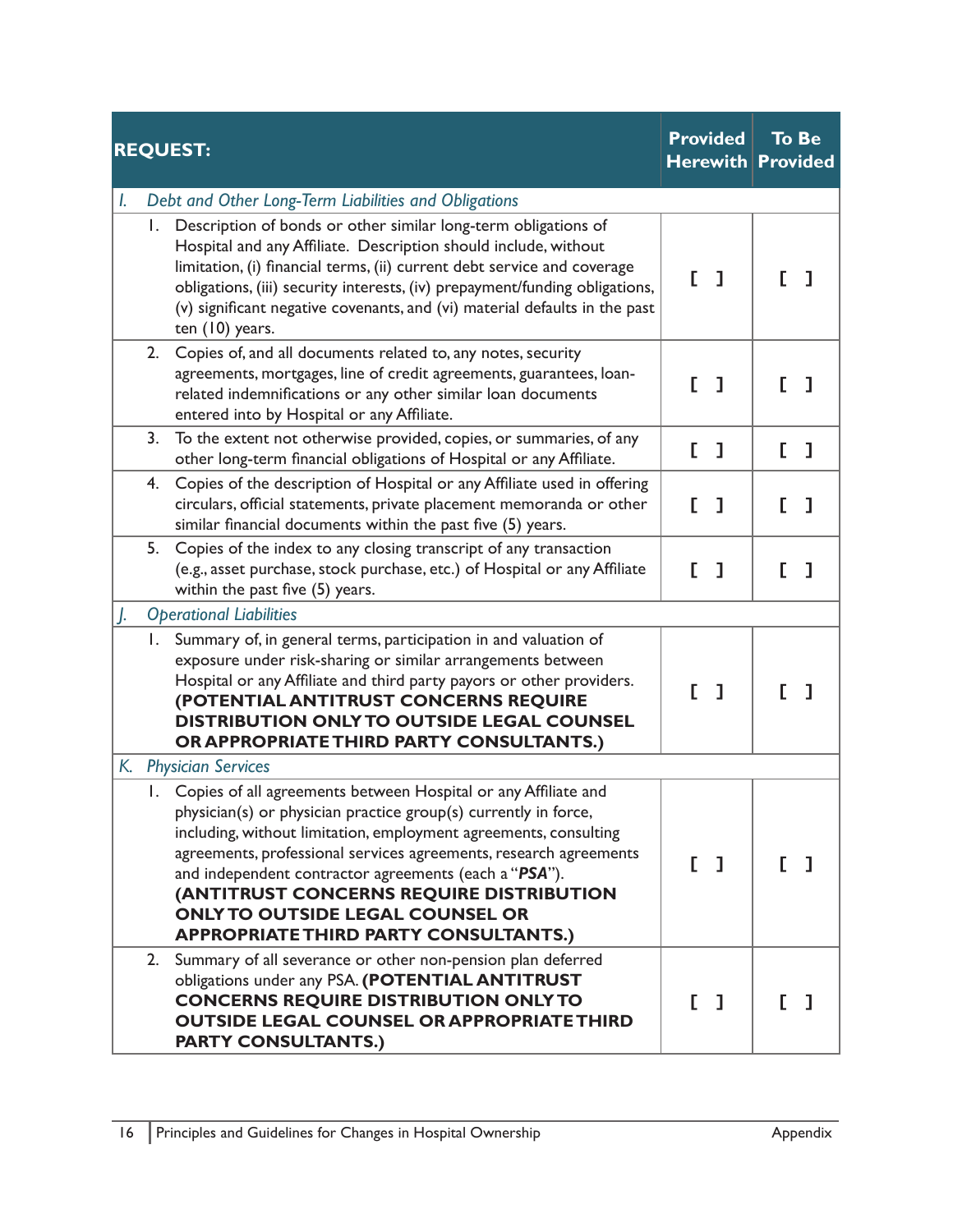|              | <b>REQUEST:</b>                                                                                                                                                                                                                                                                                                                                                                                                                                                                                               | <b>Provided</b><br><b>Herewith Provided</b> | <b>To Be</b>                      |
|--------------|---------------------------------------------------------------------------------------------------------------------------------------------------------------------------------------------------------------------------------------------------------------------------------------------------------------------------------------------------------------------------------------------------------------------------------------------------------------------------------------------------------------|---------------------------------------------|-----------------------------------|
| 3.           | Summary of physician recruitment history during the past five<br>(5) years for Hospital and each Affiliate. Summary should include<br>policy regarding loans, subsidies and other incentives used to<br>recruit and retain physicians. (POTENTIAL ANTITRUST<br><b>CONCERNS REQUIRE DISTRIBUTION ONLY TO OUTSIDE LEGAL</b><br><b>COUNSEL OR APPROPRIATE THIRD PARTY CONSULTANTS.)</b>                                                                                                                          | $\begin{bmatrix} 1 \end{bmatrix}$           | E.<br>ı                           |
| 4.           | Summary of participation by physicians and/or their employees in<br>Hospital or any Affiliate benefit programs. (POTENTIAL<br><b>ANTITRUST CONCERNS REQUIRE DISTRIBUTION ONLY TO</b><br><b>OUTSIDE LEGAL COUNSEL OR APPROPRIATE THIRD PARTY</b><br><b>CONSULTANTS.)</b>                                                                                                                                                                                                                                       | $\begin{bmatrix} 1 \end{bmatrix}$           | $\mathsf{F}$ 1                    |
| 5.           | List of physicians on Hospital's and each Affiliate's medical staff<br>(active, provisional, consulting, courtesy and allied). List should<br>include (i) physician specialty, (ii) board certification(s), and<br>(iii) practice location.                                                                                                                                                                                                                                                                   | $\mathbf{L}$ 1                              | r.<br>-1                          |
| 6.           | Copies of medical staff appointment and credentialing policies and<br>procedures for Hospital and each Affiliate.                                                                                                                                                                                                                                                                                                                                                                                             | $\begin{bmatrix} 1 \end{bmatrix}$           | $\begin{bmatrix} 1 \end{bmatrix}$ |
| 7.           | Copies of peer review organization notices and reports received<br>by Hospital or any Affiliate.                                                                                                                                                                                                                                                                                                                                                                                                              | $\begin{bmatrix} 1 \end{bmatrix}$           | E.<br>$\mathbf{I}$                |
| 8.           | Summary of all disciplinary actions taken (or pending) by Hospital,<br>any Affiliate or any peer review organization, against physicians<br>during the past three (3) years.                                                                                                                                                                                                                                                                                                                                  | L<br>$\mathbf{I}$                           | E.<br>L.                          |
|              | L. Labor and Employment                                                                                                                                                                                                                                                                                                                                                                                                                                                                                       |                                             |                                   |
| $\mathsf{L}$ | Organizational chart covering all employees for Hospital and each<br>Affiliate.                                                                                                                                                                                                                                                                                                                                                                                                                               | $\begin{bmatrix} 1 \end{bmatrix}$           | E.<br>$\mathbf{I}$                |
| 2.           | List of all current full-time, part-time and temporary employees of<br>Hospital and each Affiliate.                                                                                                                                                                                                                                                                                                                                                                                                           | $\begin{bmatrix} 1 \end{bmatrix}$           | E.<br>1                           |
| 3.           | To the extent not otherwise provided, copies, or summary, of any<br>agreement (including employment agreements) between Hospital<br>or any Affiliate and any senior executive employee of Hospital or<br>any Affiliate. (POTENTIAL ANTITRUST CONCERNS REQUIRE<br>DISTRIBUTION ONLY TO OUTSIDE LEGAL COUNSEL OR<br><b>PPROPRIATE THIRD PARTY CONSULTANTS.)</b>                                                                                                                                                 | [ ]                                         |                                   |
|              | 4. Summary describing the benefits provided by Hospital and each<br>Affiliate. Summary should include benefits relating to (i) pension,<br>profit-sharing or other retirement plans, (ii) other severance/re-<br>tirement benefits, (iii) vacation/sick leave policy, (iv) health<br>insurance, (v) life insurance, and (vi) any other employee benefit<br>plans or programs. (POTENTIAL ANTITRUST CONCERNS<br>REQUIRE DISTRIBUTION ONLY TO OUTSIDE LEGAL COUNSEL<br>OR APPROPRIATE THIRD PARTY CONSULTANTS.) | $\begin{bmatrix} 1 \end{bmatrix}$           |                                   |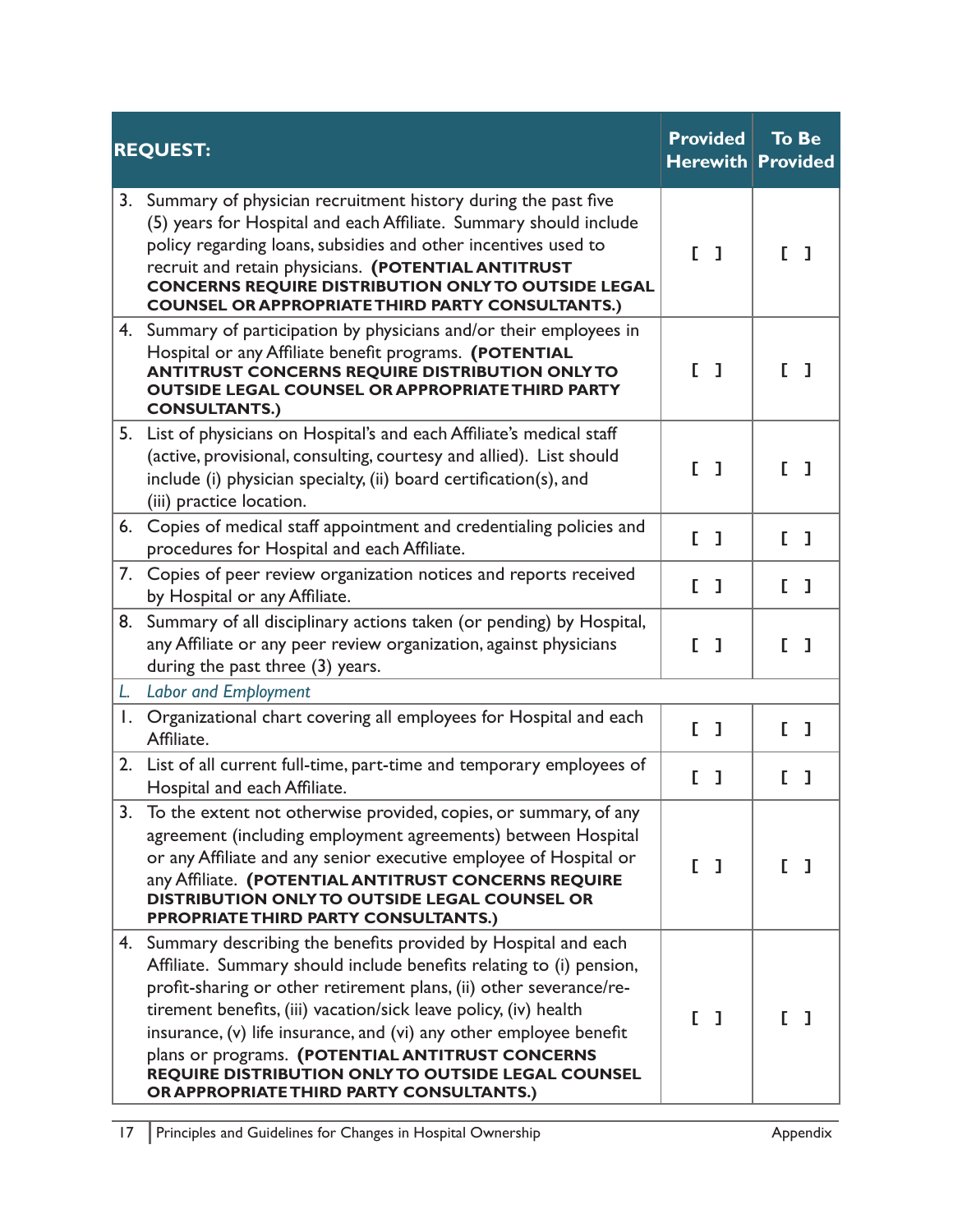| <b>REQUEST:</b>                                                                                                                                                                                                                                                                                                                  | <b>Provided</b><br><b>Herewith Provided</b> |     | <b>To Be</b> |   |
|----------------------------------------------------------------------------------------------------------------------------------------------------------------------------------------------------------------------------------------------------------------------------------------------------------------------------------|---------------------------------------------|-----|--------------|---|
| Summary of any management incentive programs in effect for<br>5.<br>Hospital and each Affiliate and list of all employees eligible for<br>such programs. (POTENTIAL ANTITRUST CONCERNS<br>REQUIRE DISTRIBUTION ONLY TO OUTSIDE LEGAL<br><b>COUNSEL OR APPROPRIATE THIRD PARTY</b><br><b>CONSULTANTS.)</b>                        | E.                                          | - 1 | L            | ı |
| Copies of separation or release agreements between Hospital or any<br>6.<br>Affiliate and any current or former employees or applicants.                                                                                                                                                                                         | E.                                          | ı   | E.           | ı |
| Copies of any collective bargaining agreements of Hospital or any<br>7.<br>Affiliate.                                                                                                                                                                                                                                            | Ľ                                           | ı   | E.           | ı |
| Summary of any union organization activity, strikes or labor disputes<br>8.<br>at Hospital or any Affiliate.                                                                                                                                                                                                                     | E.                                          | ı   | E.           | ı |
| 9.<br>Summary of any unfair labor practice claims against Hospital or any<br>Affiliate.                                                                                                                                                                                                                                          | D                                           | ı   | E.           | ı |
| 10. Copies of employee manuals, handbooks and any other relevant<br>materials of Hospital or any Affiliate regarding employee matters that<br>may not be included in manuals or handbooks (e.g. policies and<br>procedures regarding drug and alcohol testing, blood testing, pre- and<br>post-employment medical examinations). | E.                                          | ı   | L            | ı |
| 11. Summary of the procedures undertaken by Hospital and each<br>Affiliate to comply with COBRA and EEOC requirements.                                                                                                                                                                                                           | E.                                          | ı   | E.           | ı |
| 12. List of all employees of Hospital or any Affiliate who are not citizens<br>or resident aliens (i.e., "greencard holders") of the United States.<br>Should also include documentation of I-9 (Immigration Act)<br>compliance.                                                                                                 | E.                                          | ı   | r.           | ı |
| 13. List of all positions at Hospital or any Affiliate that are funded in whole<br>or in part by grants or contracts with any Governmental Authority.                                                                                                                                                                            | E.                                          | ı   | L            | ı |
| 14. To the extent not otherwise provided, copies of all consultant and<br>other independent contractor agreements entered into by<br>Hospital or any Affiliate. (POTENTIAL ANTITRUST<br><b>CONCERNS REQUIRE DISTRIBUTION ONLY TO</b><br><b>OUTSIDE LEGAL COUNSEL OR APPROPRIATE THIRD</b><br><b>PARTY CONSULTANTS.)</b>          | Г                                           | ı   | Г            | ı |
| 15. Statistical information regarding age and length of service for<br>employees of Hospital and each Affiliate.                                                                                                                                                                                                                 | E.                                          | ı   | L            | ı |
| 16. List of outstanding contractual grievances, pending arbitrations and<br>recently concluded arbitrations involving Hospital or any Affiliate.<br>Should also include summary of the issues raised in the foregoing<br>grievances and/or arbitrations.                                                                         | Г                                           | J.  | L.           | 1 |
| 17. Copies of all arbitration decisions, settled arbitrations and<br>settled grievances that interpret a collective bargaining<br>agreement of Hospital or any Affiliate.                                                                                                                                                        | L                                           | - 1 | L.           | Т |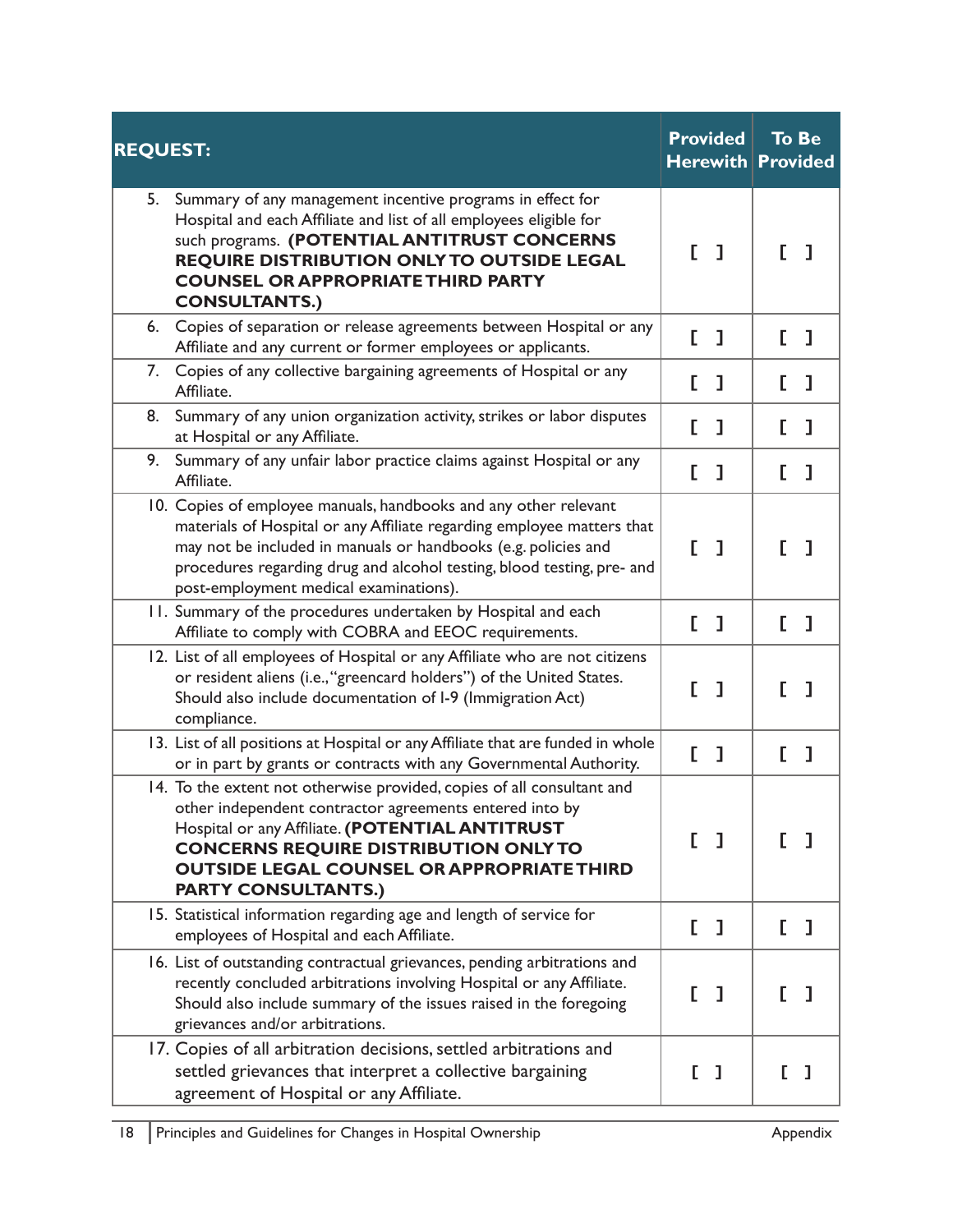| <b>REQUEST:</b>                                                                                                                                                                                                                                                                                                                                                                                                                                                                                                                                                                                                                                                                                                                                                                                                                                                                                                                                                                                                                                                                                                                                                     |    | <b>Provided</b><br><b>Herewith Provided</b> |              | <b>To Be</b> |  |
|---------------------------------------------------------------------------------------------------------------------------------------------------------------------------------------------------------------------------------------------------------------------------------------------------------------------------------------------------------------------------------------------------------------------------------------------------------------------------------------------------------------------------------------------------------------------------------------------------------------------------------------------------------------------------------------------------------------------------------------------------------------------------------------------------------------------------------------------------------------------------------------------------------------------------------------------------------------------------------------------------------------------------------------------------------------------------------------------------------------------------------------------------------------------|----|---------------------------------------------|--------------|--------------|--|
| 18. List of all outstanding litigation (including employee litigation)<br>involving Hospital or any Affiliate.                                                                                                                                                                                                                                                                                                                                                                                                                                                                                                                                                                                                                                                                                                                                                                                                                                                                                                                                                                                                                                                      | E. | $\mathbf{I}$                                | L            | ı            |  |
| 19. Copies of recent decisions, settlements, consent decrees, conciliation<br>and compliance agreements issued by the National Labor Relations<br>Board, National Mediation Board, Equal Employment Opportunity<br>Commission, State and Local Fair Employment Practices Agencies,<br>Federal and State Departments of Labor, state boards and agencies<br>and any other Governmental Authority involving Hospital or any<br>Affiliate. Should also include copies, or summary, of any current,<br>recently completed or anticipated investigations or any threatened<br>or pending claims by any of the foregoing entities against the<br>Hospital or any Affiliate for any employment matter (e.g., wage and<br>hour, human rights violations, OSHA, employee benefits litigation,<br>etc.).                                                                                                                                                                                                                                                                                                                                                                      | Г  | - 1                                         | Г            | ı            |  |
| 20. Copies of OSHA Form 2000 (log of injuries and illnesses) for the<br>past five (5) years for Hospital and each Affiliate.                                                                                                                                                                                                                                                                                                                                                                                                                                                                                                                                                                                                                                                                                                                                                                                                                                                                                                                                                                                                                                        |    | $\begin{bmatrix} 1 \end{bmatrix}$           | $\mathsf{L}$ | L.           |  |
| 21. Copies of the affirmative action manual for Hospital and each<br>Affiliate.                                                                                                                                                                                                                                                                                                                                                                                                                                                                                                                                                                                                                                                                                                                                                                                                                                                                                                                                                                                                                                                                                     | E. | ı                                           | L            | ı            |  |
| 22. Summary of current experience rating of Hospital and each Affiliate<br>from the applicable state employment security commission.                                                                                                                                                                                                                                                                                                                                                                                                                                                                                                                                                                                                                                                                                                                                                                                                                                                                                                                                                                                                                                | E. | L                                           | L            | ı            |  |
| 23. Copies of applicable qualified retirement plans (defined contribution/<br>defined benefit) of Hospital and each Affiliate together with copies of<br>the following, as applicable:<br>most recent plan document and trust agreement;<br>٠<br>corporate resolution adopting plan;<br>٠<br>plan amendments;<br>all governmental agency rulings and IRS determination letters;<br>most recent summary plan description;<br>three (3) most recent Form 5500s;<br>most recent actuarial and financial reports;<br>allocation reports and coverage and nondiscrimination test runs<br>for the last three (3) years;<br>any correspondence from the IRS, PBGC or Department of<br>٠<br>Labor regarding the plan or trust;<br>any open requests for IRS rulings or letters;<br>٠<br>insurance contract held by plan;<br>documentation of any claims against the plan or plan fiduciaries;<br>٠<br>and<br>any returns, correspondence or other documentation regarding<br>٠<br>prohibited transactions with the plan.<br>(POTENTIAL ANTITRUST CONCERNS REQUIRE DIS-<br><b>TRIBUTION ONLY TO OUTSIDE LEGAL COUNSEL OR</b><br><b>APPROPRIATE THIRD PARTY CONSULTANTS.)</b> |    | [ ]                                         |              | Т            |  |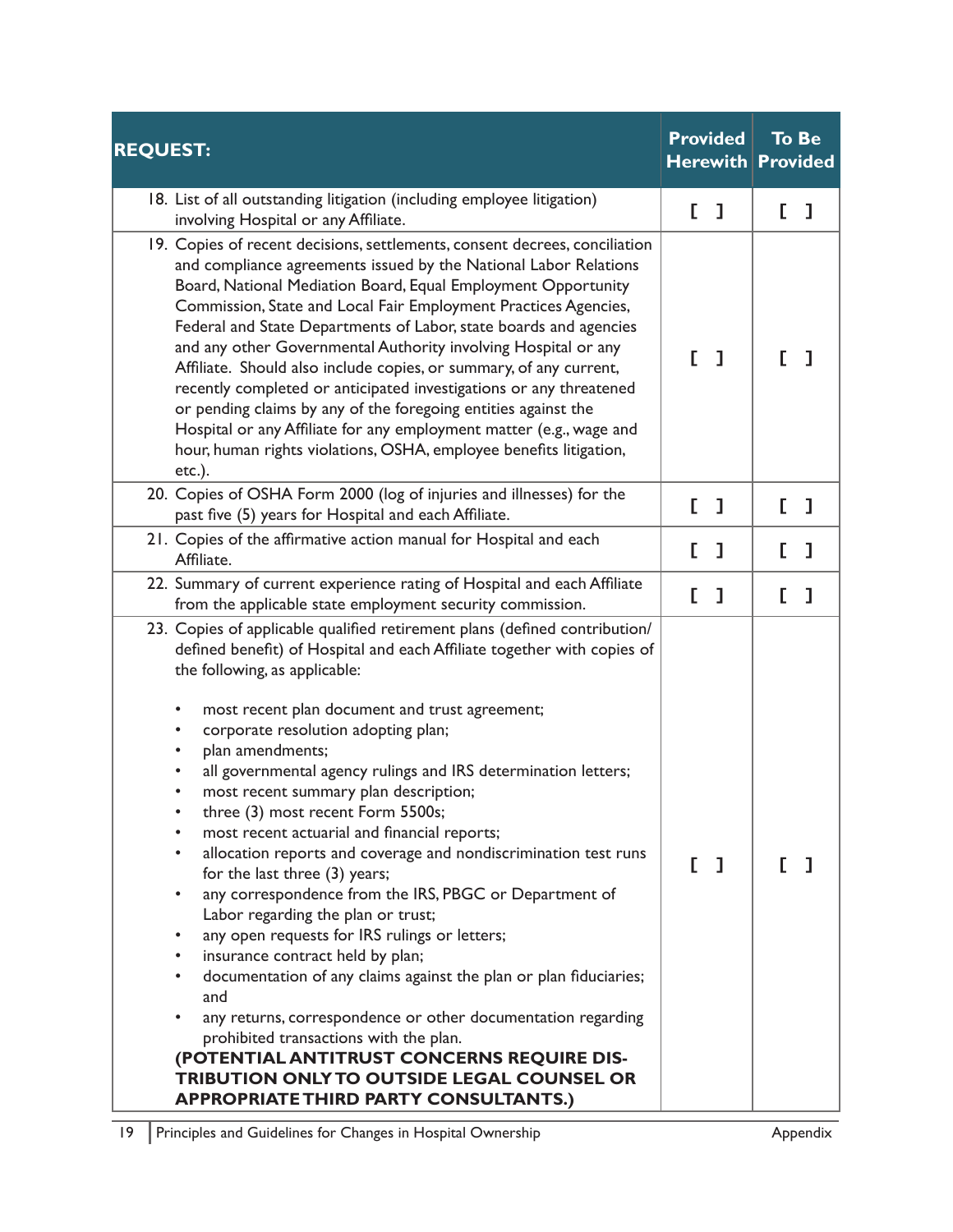| <b>REQUEST:</b>                                                                                                                                                                                                                                                                                                                                                                                                                                                                                                                                                                                                                                                                                                                                                                                                                                                                                                                                                                                                                                                                                                                                                                                                                                                                                                                                                                                                                                                                                                                                                                                                                                                                                                                                                          | <b>Provided</b><br><b>Herewith Provided</b> | <b>To Be</b> |
|--------------------------------------------------------------------------------------------------------------------------------------------------------------------------------------------------------------------------------------------------------------------------------------------------------------------------------------------------------------------------------------------------------------------------------------------------------------------------------------------------------------------------------------------------------------------------------------------------------------------------------------------------------------------------------------------------------------------------------------------------------------------------------------------------------------------------------------------------------------------------------------------------------------------------------------------------------------------------------------------------------------------------------------------------------------------------------------------------------------------------------------------------------------------------------------------------------------------------------------------------------------------------------------------------------------------------------------------------------------------------------------------------------------------------------------------------------------------------------------------------------------------------------------------------------------------------------------------------------------------------------------------------------------------------------------------------------------------------------------------------------------------------|---------------------------------------------|--------------|
| 24. Copies of applicable welfare benefit plans (and related<br>summary plan description) of Hospital and each Affiliate<br>together with copies of the following, as applicable:<br>health and dental plans and COBRA notification forms;<br>trust document (if plan assets held in trust);<br>group term life insurance plan;<br>short- and long-term disability plans;<br>cafeteria/flexible benefits plan;<br>dependent care assistance plan;<br>educational assistance plan/program;<br>٠<br>employee assistance program;<br>$\bullet$<br>deferred compensation arrangements and rabbi trust;<br>٠<br>severance or salary continuation arrangements;<br>$\bullet$<br>supplemental unemployment benefit;<br>٠<br>incentive compensation arrangements;<br>٠<br>stock option plans, restricted stock agreements, phantom stock<br>$\bullet$<br>plan or other stock-based compensation arrangement;<br>bonus arrangements;<br>vacation policies;<br>employee fringe benefits (e.g., club and membership dues,<br>hospital-provided automobile, etc.);<br>director/trustee plans/benefits;<br>٠<br>retiree benefits:<br>$\bullet$<br>other employee benefit arrangements;<br>٠<br>correspondence or other documentation from the IRS,<br>$\bullet$<br>Department of Labor or possible claimant;<br>if any plan had 100 or more participants at the beginning of the<br>٠<br>last three (3) plan years, provide copies of the Form 5500s for<br>the last three (3) years; and<br>Form 5500s for the last three (3) years for cafeteria plan and<br>educational assistance plan (regardless of the number of<br>participants).<br>(POTENTIAL ANTITRUST CONCERNS REQUIRE DISTRIBU-<br>TION ONLY TO OUTSIDE LEGAL COUNSEL OR APPROPRI-<br><b>ATETHIRD PARTY CONSULTANTS.)</b> | $\begin{bmatrix} 1 \end{bmatrix}$           | Г.<br>- 1    |
| M. Insurance and Claims                                                                                                                                                                                                                                                                                                                                                                                                                                                                                                                                                                                                                                                                                                                                                                                                                                                                                                                                                                                                                                                                                                                                                                                                                                                                                                                                                                                                                                                                                                                                                                                                                                                                                                                                                  |                                             |              |
| Copies of all insurance policies of Hospital and each Affiliate. Should<br>Ι.<br>also include a summary of amounts, deductibles and options<br>regarding tail coverage.                                                                                                                                                                                                                                                                                                                                                                                                                                                                                                                                                                                                                                                                                                                                                                                                                                                                                                                                                                                                                                                                                                                                                                                                                                                                                                                                                                                                                                                                                                                                                                                                  | [ ]                                         | L<br>L       |
| List of all matters resolved or settled within the past five (5) years<br>2.<br>involving Hospital or any Affiliate in which compensation was paid.                                                                                                                                                                                                                                                                                                                                                                                                                                                                                                                                                                                                                                                                                                                                                                                                                                                                                                                                                                                                                                                                                                                                                                                                                                                                                                                                                                                                                                                                                                                                                                                                                      | E.<br>L.                                    | L<br>ı       |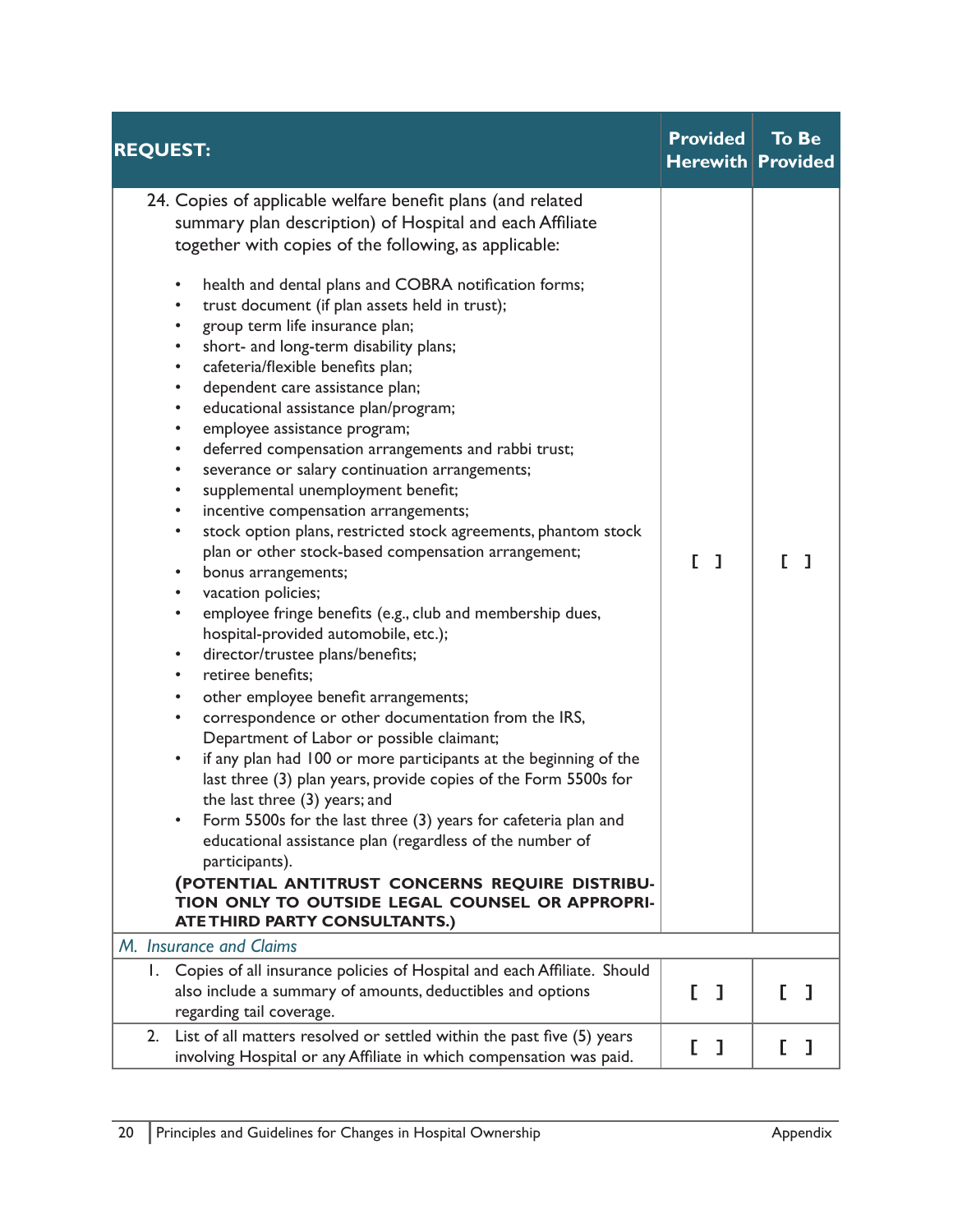| <b>REQUEST:</b> |                                                                                                                                                                                                                                                                     |    | <b>Provided</b><br>$H$ erewith $ $ |    | <b>To Be</b><br><b>Provided</b> |
|-----------------|---------------------------------------------------------------------------------------------------------------------------------------------------------------------------------------------------------------------------------------------------------------------|----|------------------------------------|----|---------------------------------|
|                 | 3. List of all matters referred to by insurance carriers as "claims,"<br>"incidents" or "circumstances" during the past two (2) years for<br>Hospital and each Affiliate.                                                                                           | E. | ı                                  | E. | ı                               |
| 4.              | Summary of the risk management program for Hospital and each<br>Affiliate.                                                                                                                                                                                          | E. | ı                                  | E. | ı                               |
| 5.              | To the extent not otherwise provided, copies of directors and<br>officers liability insurance policies for Hospital and each Affiliate.                                                                                                                             | E. | ı                                  | E. | ı                               |
| 6.              | To the extent not otherwise provided, copies of fidelity insurance or<br>similar risk protection for Hospital and each Affiliate.                                                                                                                                   | E. | ı                                  | E. | ı                               |
| 7.              | Summary of stop-loss or reinsurance with respect to "at risk"<br>component of managed care obligations for Hospital and each<br>Affiliate.                                                                                                                          | D  | ı                                  | Г  | I                               |
| 8.              | To the extent not otherwise provided, summary of any other<br>insurance arrangements applicable to the business and/or assets of<br>Hospital or any Affiliate (and with respect to any of the properties<br>utilized by Hospital or any Affiliate).                 | E. | -1                                 |    |                                 |
| 9.              | Summary of valuation and right to realize equity interest/investment<br>in any mutual or similar insurance organization for Hospital and each<br>Affiliate.                                                                                                         |    | $\mathbf{L}$ 1                     |    | I                               |
|                 | 10. Summary of any self-insurance program, current status of funding for<br>possible claims thereunder and description of reinsurance for<br>Hospital and each Affiliate.                                                                                           | Г  | -1                                 | E. | ı                               |
|                 | 11. List of known lapses in insurance coverage or any risks that there<br>are self-insured but would ordinarily be insured against, occurring<br>at any time during the period for which the financial statements are<br>furnished for Hospital and each Affiliate. | Г  | ı                                  | г  | ı                               |
|                 | N. Other Litigation                                                                                                                                                                                                                                                 |    |                                    |    |                                 |
| L.              | To the extent not otherwise provided, list of all pending<br>litigation against Hospital or any Affiliate, the prayer for which<br>exceeds \$50,000 or does not specifically state the amount of<br>damages sought.                                                 | E  | ı                                  |    |                                 |
| 2.              | To the extent not otherwise provided, copies of any injunctions,<br>court orders or consent decrees to which Hospital or any Affiliate is<br>subject.                                                                                                               | Г  | L                                  |    |                                 |
| 3.              | To the extent not otherwise provided, list of all investigations,<br>inquiries, legal, administrative or arbitration proceeds or any event<br>which might result in litigation or similar action against Hospital or<br>any Affiliate.                              | L  | ı                                  |    |                                 |
| 4.              | To the extent not otherwise provided, copies of all counsel letters<br>to independent public accountants regarding pending or threatened<br>litigation that were furnished to or that include Hospital or any<br>Affiliate.                                         | E. | ı                                  |    |                                 |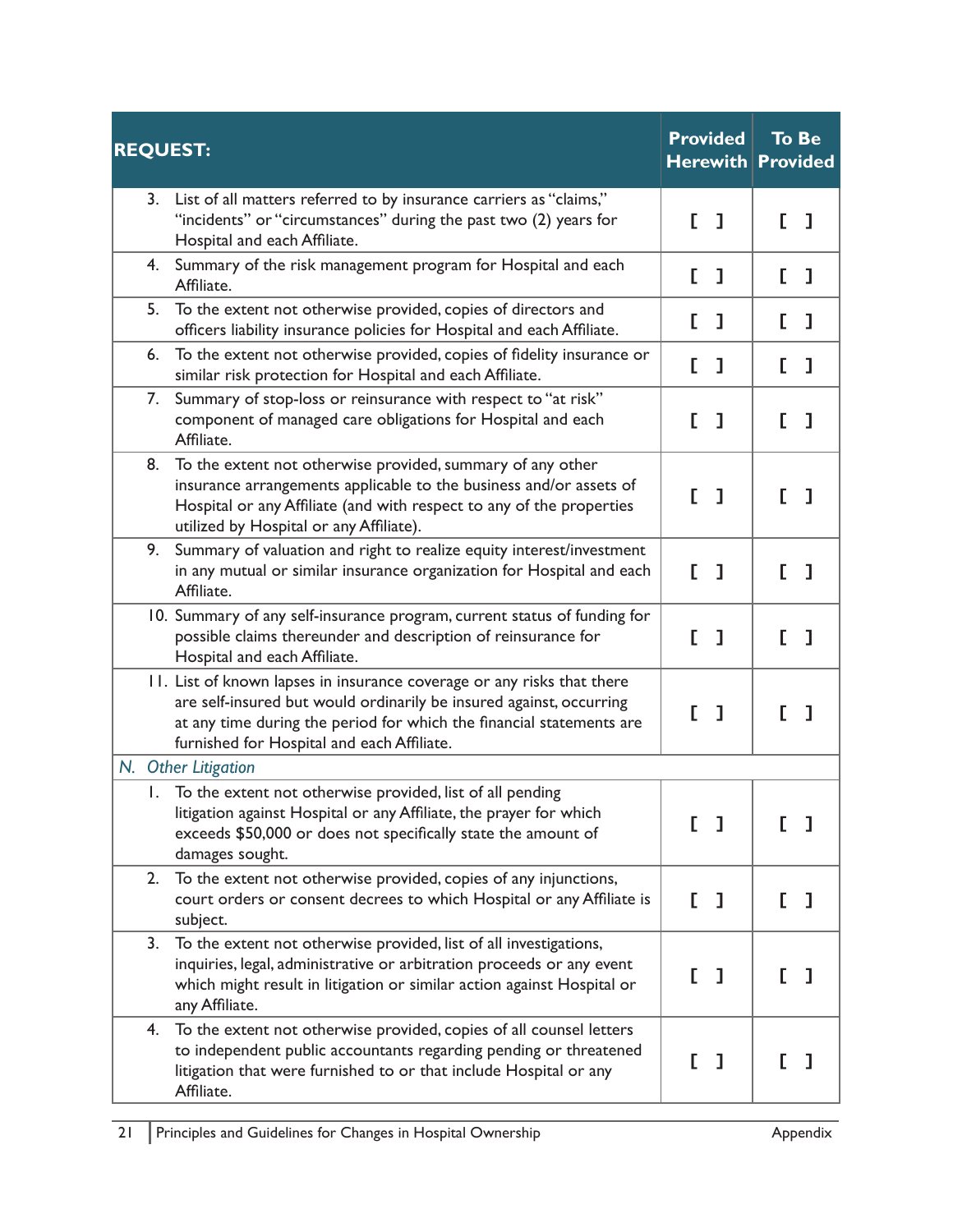|    | <b>REQUEST:</b>                                                                                                                                                                                                                                                                                                                                                                                |          | <b>Provided</b><br>$H$ erewith    |              | <b>To Be</b><br><b>Provided</b> |
|----|------------------------------------------------------------------------------------------------------------------------------------------------------------------------------------------------------------------------------------------------------------------------------------------------------------------------------------------------------------------------------------------------|----------|-----------------------------------|--------------|---------------------------------|
|    | O. Miscellaneous                                                                                                                                                                                                                                                                                                                                                                               |          |                                   |              |                                 |
| Ι. | Summary of the Hill-Burton obligations of Hospital and each Affiliate.                                                                                                                                                                                                                                                                                                                         | E.       | ı                                 | $\mathbf{I}$ | ı                               |
| 2. | Summary of any religious guidelines for patient care of Hospital and<br>each Affiliate.                                                                                                                                                                                                                                                                                                        | E.       | ı                                 | E.           | ı                               |
| 3. | Summary of the charity care policy for Hospital and each Affiliate.                                                                                                                                                                                                                                                                                                                            |          | [ ]                               |              | E 1                             |
| 4. | Summary of the policies, practice and circumstances of Hospital<br>and each Affiliate relating to (i) abortion - therapeutic, (ii) abortion<br>- elective, (iii) sterilization, (iv) tubal ligations, (v) vasectomies, and<br>(vi) contraception (other).                                                                                                                                      | L        | ı                                 | E.           | ı                               |
| 5. | Summary of do-not-resuscitate orders, living wills and right-to-die<br>policies for Hospital and each Affiliate.                                                                                                                                                                                                                                                                               | E.       | ı                                 | L            | ı                               |
| 6. | Summary of patient consent policies for Hospital and each Affiliate.                                                                                                                                                                                                                                                                                                                           | E.       | ı                                 | L            | ı                               |
| 7. | Summary of policies for Hospital and each Affiliate regarding<br>individuals living with HIV/AIDS.                                                                                                                                                                                                                                                                                             | D        | ı                                 | L            | ı                               |
| 8. | Summary of human investigations by Hospital or any Affiliate. Should<br>include summary of ethics committee: membership, purpose and<br>recent outcomes.                                                                                                                                                                                                                                       | D        | I                                 | L            | ı                               |
| 9. | Summary of pastoral care policies for Hospital and each Affiliate.                                                                                                                                                                                                                                                                                                                             | E.       | L                                 | E.           | L                               |
|    | 10. Copy of the Mission Statement for Hospital and each Affiliate.                                                                                                                                                                                                                                                                                                                             | D        | $\mathbf{I}$                      | E.           | ı                               |
|    | 11. Summary of recent patient questionnaire responses and methods of<br>addressing complaints for Hospital and each Affiliate. Should also<br>include copies of customer service documents (e.g., complaint<br>resolution documents, corrective action documents, etc.).                                                                                                                       | D        | 1                                 | L            | I                               |
|    | 12. Copies of HIPAA policies, procedures, manuals, etc. for Hospital and<br>each Affiliate.                                                                                                                                                                                                                                                                                                    | D        | J.                                | E.           | ı                               |
|    | 13. Copies of Business Associates Agreements entered into by Hospital<br>or any Affiliate.                                                                                                                                                                                                                                                                                                     | D        | ı                                 | L            | ı                               |
|    | 14. Copies of EMTALA policies, procedures, manuals, etc. for Hospital<br>and each Affiliate.                                                                                                                                                                                                                                                                                                   | $\Gamma$ | J                                 | I.           | L                               |
|    | 15. Copies of CLIA policies, procedures, manuals, etc. for Hospital and<br>each Affiliate.                                                                                                                                                                                                                                                                                                     | E.       | ı                                 | E.           | Л                               |
|    | 16. Copies of medical records retention policies and procedures for<br>Hospital and each Affiliate.                                                                                                                                                                                                                                                                                            | E,       | L                                 | L            | L                               |
|    | 17. Copies of corporate ethics and compliance programs and<br>policies for Hospital and each Affiliate. Should also include a<br>summary of all actions and investigations regarding the<br>violation of such policies and procedures. (POTENTIAL<br><b>ANTITRUST CONCERNS REQUIRE DISTRIBUTION ONLY TO</b><br><b>OUTSIDE LEGAL COUNSEL OR APPROPRIATE THIRD PARTY</b><br><b>CONSULTANTS.)</b> |          | $\begin{bmatrix} 1 \end{bmatrix}$ |              |                                 |